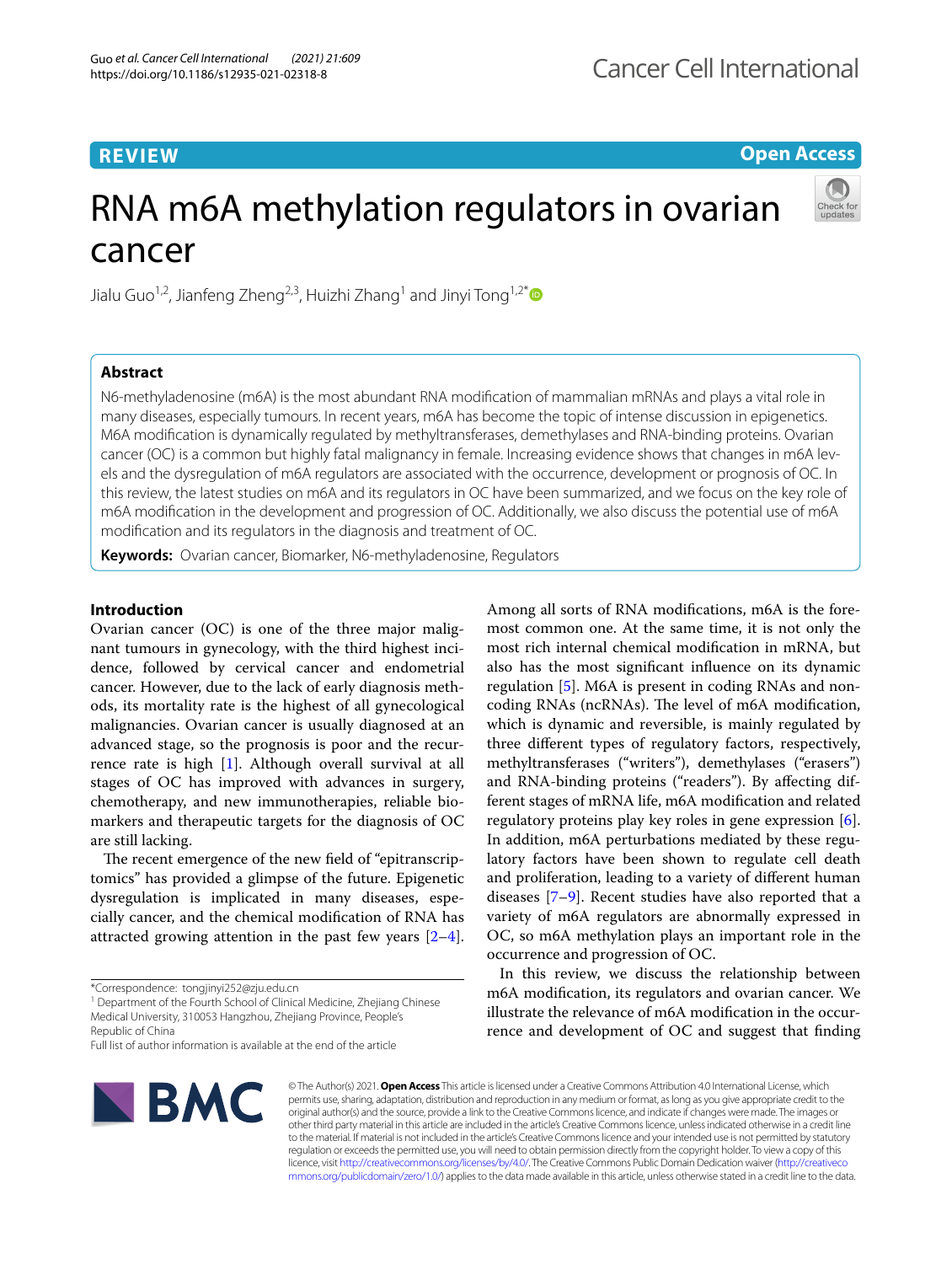potential diagnostic markers and therapeutic targets for OC will become a reality.

## **Ovarian cancer (OC)**

Ovarian cancer is a common gynecological malignancy that can occur at any age. Ovarian cancer in the female malignant tumour accounts for 2.5% but accounts for 5% of cancer deaths in that population. Ovarian cancer has the highest mortality rate among gynecological malignancies due to the difficulty of early diagnosis and the lack of efective treatment in late-stage cases [\[1](#page-9-0), [10\]](#page-9-7).

The ovarian tumour tissue composition is very complex, and the ovary is the organ with the most primary tumour types of all organs in the body. There are great diferences in histological structure and biological behaviour among different types of ovarian cancer. The main histological types of ovarian tumours are epithelial tumours, sex cord-stromal tumours, germ cell tumours and metastatic tumours, among which epithelial tumours are the foremost common histological types, accounting for approximately 50%-70%. According to tumour cell histology, epithelial ovarian carcinoma is classifed as serous carcinoma (52%), endometrioid carcinoma (10%), mucinous carcinoma (6%), clear cell carcinoma (6%) and other types [\[1](#page-9-0)]. According to the characteristics of clinicopathology and molecular genetics, epithelial OC can be classifed into type I and type II, and there are some diferences between the two types. Type I tumours grow slowly, are mostly stage I tumours clinically, and have good prognosis. Type II tumours grow rapidly, most of them are in an advanced stage, and the prognosis is poor [[11\]](#page-9-8).

Ovarian cancer is often asymptomatic in its early stages, and when clinical symptoms appear, it is usually in an advanced stage, by which time most OC has metastasized to other sites, such as the uterus, bilateral adnexa, and even pelvic organs [\[12\]](#page-9-9). Screening with serum cancer antigen 125 (CA-125) and transvaginal ultrasound (TVUS) also cannot signifcantly reduce OC mortality [[13–](#page-9-10)[15](#page-9-11)]. Currently, there is no recommended screening test for ovarian cancer.

Increasing evidence suggests that OC is the consequence of the interaction of genetics, epigenetics and transcriptomics  $[2-4]$  $[2-4]$ , making it difficult to find an effective screening method. Understanding the molecular mechanisms of ovarian cancer development is critical to advancing diagnostic and treatment strategies, and researches on the identifcation and validation of specifc biomarkers and therapeutic targets for OC treatment have great clinical signifcance. Epigenetic regulation may change gene expression to promote the development of OC [\[2](#page-9-1)]. Recently, many studies have found a relationship between m6A and the occurrence and development of OC.

## **Overview of m6A**

M6A is the most prevalent internal modifcation of mRNA in many cell types. And its dynamic and reversible processes are regulated by m6A methyltransferases ("writers"), m6A demethylases ("erasers"), and m6Abinding proteins ("readers"). These regulators add, remove or recognize m6A-modifed sites, while altering some biological processes accordingly (Fig. [1\)](#page-2-0).

## **m6A writers**

The m6A writers include methyltransferase-like 3 (METTL3), methyltransferase-like 14 (METTL14), RNA binding motif protein 15/15B (RBM15/15B), Wilm's tumor 1-associated protein (WTAP), vir-like m6A methyltransferase-associated protein (VIRMA, also called KIAA1429) and zinc fnger CCCH domain-containing protein 13 (ZC3H13), which are also know as m6A methyltransferases. METTL3 and METTL14 synergistically induce m6A. They form a steady METTL3-METTL14 heterodimer core complex [[16](#page-9-12), [17\]](#page-9-13), where METTL3 acts primarily as a catalytic core, with structural support for METTL3 provided by METTL14 [[18](#page-9-14), [19](#page-9-15)]. WTAP, an adaptor protein interacting with metttl3 and metttl14, is important for the localization of METTL3 and METTL14 in nuclear speckles [[17](#page-9-13), [20\]](#page-9-16). RBM15/15B interacts with METTL3 in a WTAP-dependent way and helps recruit the complex for methylation at particular sites [\[21](#page-9-17)]. Moreover, other proteins, such as ZC3H13 [[22](#page-9-18)] and VIRMA (KIAA1429) [\[23](#page-9-19)], are also required for m6A methylation and present in the m6A methyltransferase complex.

## **m6A "erasers"**

The term "eraser" refers to the m6A demethylase, which mainly consists of fat mass and obesity-associated protein (FTO), and Alk B homolog 5 (ALKBH5). Demethylase proteins demonstrate reversible and dynamic regulation of m6A [[24](#page-9-20), [25\]](#page-9-21). Both their defciency and overexpression alter intracellular M6A levels, and they afect some biological processes of tumour cells by selectively removing the m6A marker of targeted mRNAs through a series of complex intermediate reactions. FTO was the frst m6A mRNA demethylase discovered, and both DNA and RNA are substrates for FTO-mediated demethylation [\[25](#page-9-21)]. In addition, studies have reported that dysregulation of FTO is also associated with obesity, growth retardation and other diseases [[26–](#page-9-22)[28](#page-9-23)]. Unlike the oxidative demethylation of FTO, ALKBH5 works by directly removing the methyl group from the methylated adenosine of m6A.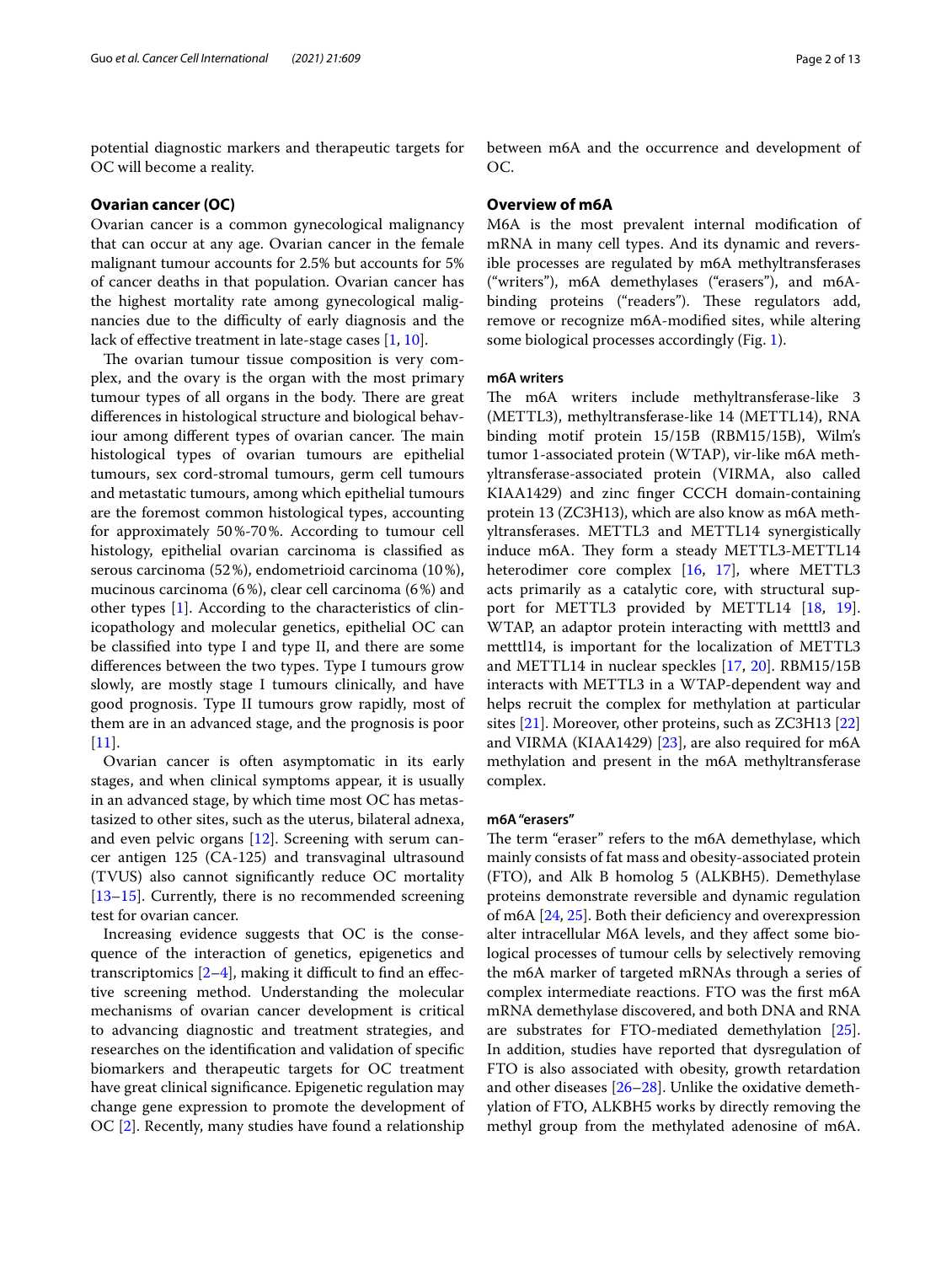

<span id="page-2-0"></span>Furthermore, mRNA and other types of nuclear RNAs are substrates for ALBKH5 [\[29](#page-9-24)].

## **m6A "readers"**

m6A readers usually refer to the m6A binding protein consisting of the YT521-B homology (YTH) domain family (YTHDC1, YTHDC2, YTHDF1, YTHDF2 and YTHDF3), heterogeneous nuclear ribonucleoprotein (HNRNP) family (HNRNPA2B1, HNRNPC and HNRNPG), insulin-like growth factor 2 mRNA binding proteins 1/2/3 (IGF2BP1/2/3), eukaryotic initiation factor 3 (eIF3) and so on, which play regulatory roles by binding to the m6A modifcation site [[30\]](#page-9-25).

YTHDC1, whose recognition site is mainly in the nucleus, is a unique nuclear m6A reader protein. YTHDC1 is a regulator of mRNA cleavage by recruitment and regulation of pre-mRNA splicing factors, such as arginine-rich splicing factors (SRSFs) [[31\]](#page-9-26). YTHDC2 and YTHDF1/2/3 identify cytoplasmic m6Amodifed mRNAs. YTHDC2 improves the translation efficiency and reduces the abundance of target mRNAs by recognizing m6A. YTHDC2 is extremely expressed in germ cells and plays a key part in spermatogenesis [[32](#page-9-27), [33](#page-9-28)]. YTHDF1 combines with translation initiation factor eIF3 and ribosomes, improves translation

efectiveness by connection with translation machinery, and has been shown to regulate mRNA degradation [\[34](#page-9-29)]. YTHDF2 was the frst to identify and bind m6A-containing RNA, which degrades m6A-modifed transcripts is achieved by direct recruitment of the CCR4-NOT deadenylase complex [\[35](#page-9-30), [36](#page-9-31)]. YTHDF3 synergizes with YTHDF1 to facilitate the translation of methylated RNA and simultaneously accelerates mRNA degradation by directly interacting with YTHDF2 [\[37](#page-9-32), [38\]](#page-9-33).

HNRNPA2B1 is capable of recognizing the m6A modifcation on the transcript specifcally and activate the downstream variable shear events of some genes. Furthermore, it was shown that it promotes the development of mature miRNAs by interacting with DGCR8, a microRNA microprocessor complex protein, and thus HNRNPA2B1 acts as a nuclear m6A binding protein can infuence microRNA biogenesis [\[39,](#page-9-34) [40](#page-9-35)]. HNRNPC is a rich nuclear RNA-binding protein that is in charge of recognizing m6A modifying groups, participating in premRNA processing, and afecting the abundance of target transcripts and its alternative splicing [\[8](#page-9-36)]. HNRNPG achieves efects similar to those of HNRNPC by manipulating m6A-modified RNA transcripts. Thus, it also has a role in regulating mRNA abundance and splicing [\[7](#page-9-5)].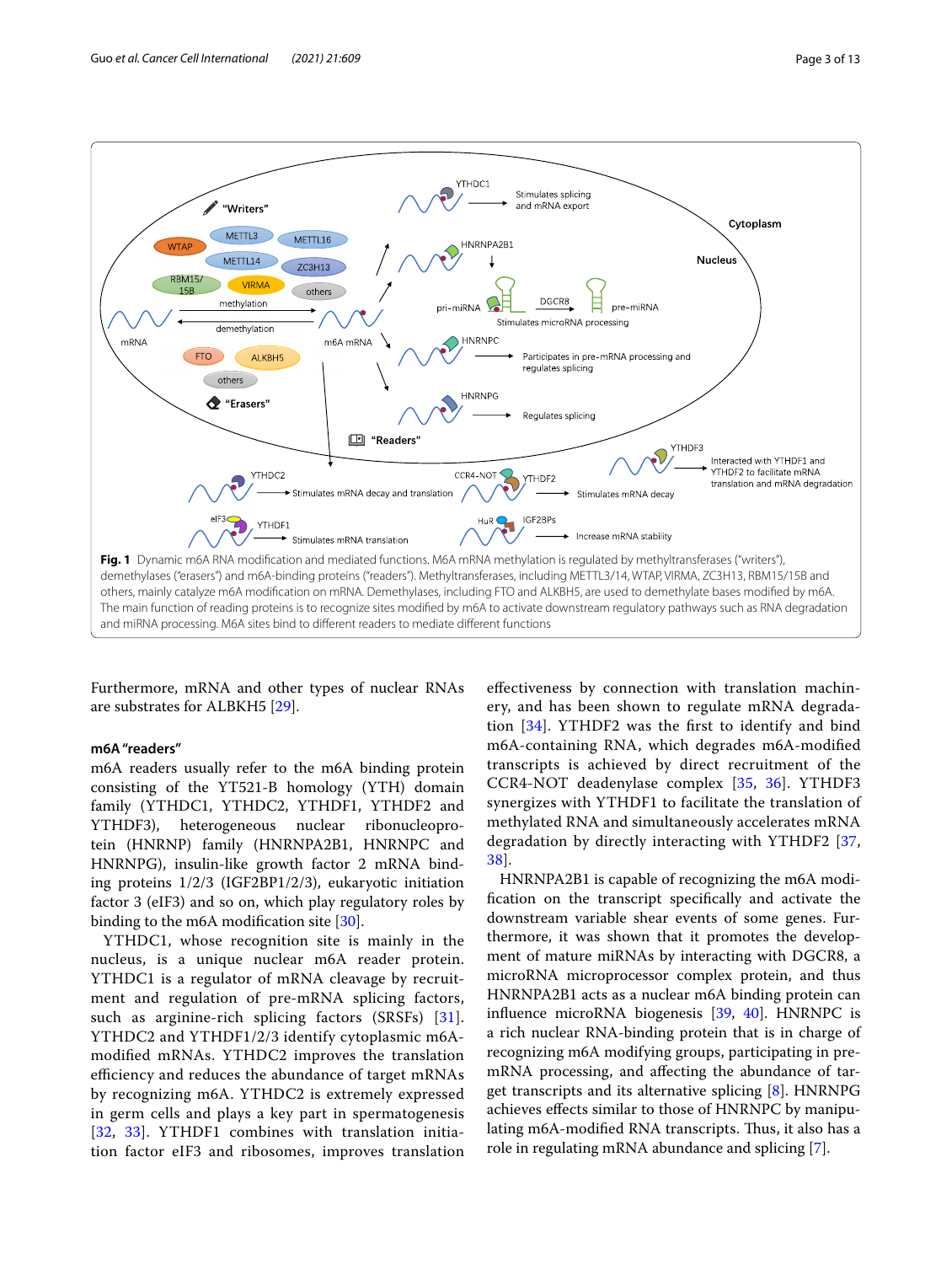The recognition of m6A by IGF2BPs and their corresponding infuences upon gene regulation and tumour biology are dependent on their K homologous domains, and they contribute to the stabilisation and translation of target mRNAs through an m6A-dependent way. IGF2BPs can recruit HuR, an mRNA stabilizer, to keep m6A-containing mRNAs from being degraded while promoting their translation [\[41](#page-9-37)]. Eukaryotic initiation factor 3 (eIF3) has a vital function in the initiation of eukaryotic translation. What's more, it promotes the translation of mRNAs by binding to the 5'UTR of m6A [[42\]](#page-9-38).

## **M6A and OC**

As described above, methyltransferases, demethylases and reader proteins can play a role in regulating m6A modifcations. And m6A methylation plays an important role in lots of biological processes through afecting the RNA metabolism, including RNA expression, translation, decay, splicing, nuclear transport and other roles [[43–](#page-10-0)[46](#page-10-1)]. In addition, growing evidence shows that m6A methylation regulators are associated with tumours, possibly as oncogenes and possibly as tumour suppressor genes, and are involved in both invasion, proliferation and metastasis of tumour cells [[47\]](#page-10-2). Studies have shown that in glioblastoma, METTL3 promotes mRNA methylation for glioma stem-like cells maintenance and resistance to radiation [[48,](#page-10-3) [49\]](#page-10-4). In pancreatic cancer, the level of m6A methylation is signifcantly increased. Studies have shown that the lack of METTL3 increases the sensitivity to anticancer drugs [\[50,](#page-10-5) [51\]](#page-10-6), while the overexpression of ALKBH5 makes carcinous cells of pancreas sensitive to gemcitabine [\[52\]](#page-10-7). In hepatocellular carcinoma tissues, YTHDF1, KIAA1429 and WTAP are signifcantly upregulated. YTHDF1 plays a crucial part in the regulation of cell cycle and metabolism of hepatocellular carcinoma, while YTHDF2 exerts an inhibitory efect on hepatocellular carcinoma cells [\[53](#page-10-8)[–55\]](#page-10-9). In breast cancer, the expression of METTL3 was positively correlated with the m6A expression level, both of which were up-regulated, which led to the upregulation of Bcl-2 expression, thus promoting tumour growth [\[56\]](#page-10-10). In addition, BNIP3 promotes cancer through demethylation catalyzed by FTO [\[55](#page-10-9), [57\]](#page-10-11), while ALKBH5 upregulates the expression of NANOG through demethylation of m6A and promotes the aggregation of breast cancer cells in the tumour microenvironment [\[58](#page-10-12)].

In cancers of the female reproductive system, decreased methylation of m6A has been found in endometrial cancer, which may be associated with METTL14 mutation or decreased expression of METTL3 [[49](#page-10-4)]. In cervical cancer, the mRNA level of FTO was expressed at a higher level [\[49\]](#page-10-4). Recently, the role of m6A regulators in ovarian cancer has also been reported [\[59–](#page-10-13)[62\]](#page-10-14). M6A regulators may play an important part in ovarian cancer. Changes in the expression of m6A regulators are associated with the malignancy and poor prognosis of OC. M6A regulators are promising as potential molecular therapeutic targets for ovarian cancer. Therefore, we summarized the main roles of some important m6A regulators in the development and progression of OC as follows (Table [1](#page-3-0)).

## **YTHDF1 in OC**

As one of the m6A-modifed reader proteins, YTHDF1 has been reported to actively promote protein synthesis by interacting with translation mechanisms, thus improving the translation efficiency of m6A-modified mRNAs [[34\]](#page-9-29). Recently, it was found that YTHDF1 regulates the translation of eIF3C via an m6A-dependent way, thus afects the global protein translation in OC, enhancing protein synthesis and promoting the tumorigenesis of ovarian cancer cells [[63](#page-10-15)]. eIF3C is a core subunit of eIF3, which is responsible for coordinating the interaction

<span id="page-3-0"></span>**Table 1** The role of m6A regulators in ovarian cancer

| <b>Regulators Functions</b> |                                                                                                                       | Upregulated/<br>downregulated<br>in OC | <b>References</b> |
|-----------------------------|-----------------------------------------------------------------------------------------------------------------------|----------------------------------------|-------------------|
| YTHDF1                      | YTHDF1-elF3C axis                                                                                                     | Upregulated                            | [63]              |
| YTHDF2                      | Inhibits the expression of miR-145                                                                                    | Upregulated                            | [62]              |
| IGF2BP1                     | Affects classical oncogenes; promotes SRF expression; participates in Wnt/ß-catenin signaling<br>pathway              | Upregulated                            | $[91 - 94, 97]$   |
| METTL3                      | Stimulates AXL translation and EMT; participates in AKT signaling pathway                                             | Upregulated                            | [103, 107, 108]   |
| ALKBH5                      | Activates NF-KB pathway; regulates autophagy initiation; regulates the content of metabolites                         | Upregulated                            | [61, 115, 118]    |
| <b>FTO</b>                  | Inhibits stemness characteristics; inhibits the hydrolysis of second messenger cAMP                                   | Downregulated                          | [123, 126]        |
| <b>WTAP</b>                 | Associated with the worst overall survival (OS); relates to the regulation of the cell cycle and the<br>target of MYC | Upregulated                            | [60]              |
| FZD <sub>10</sub>           | Upregulates the Wnt/ß-catenin pathway and HR DNA repair activity in BRCA1/2 mutant ovarian<br>cancer cells            | Upregulated                            | [142, 143]        |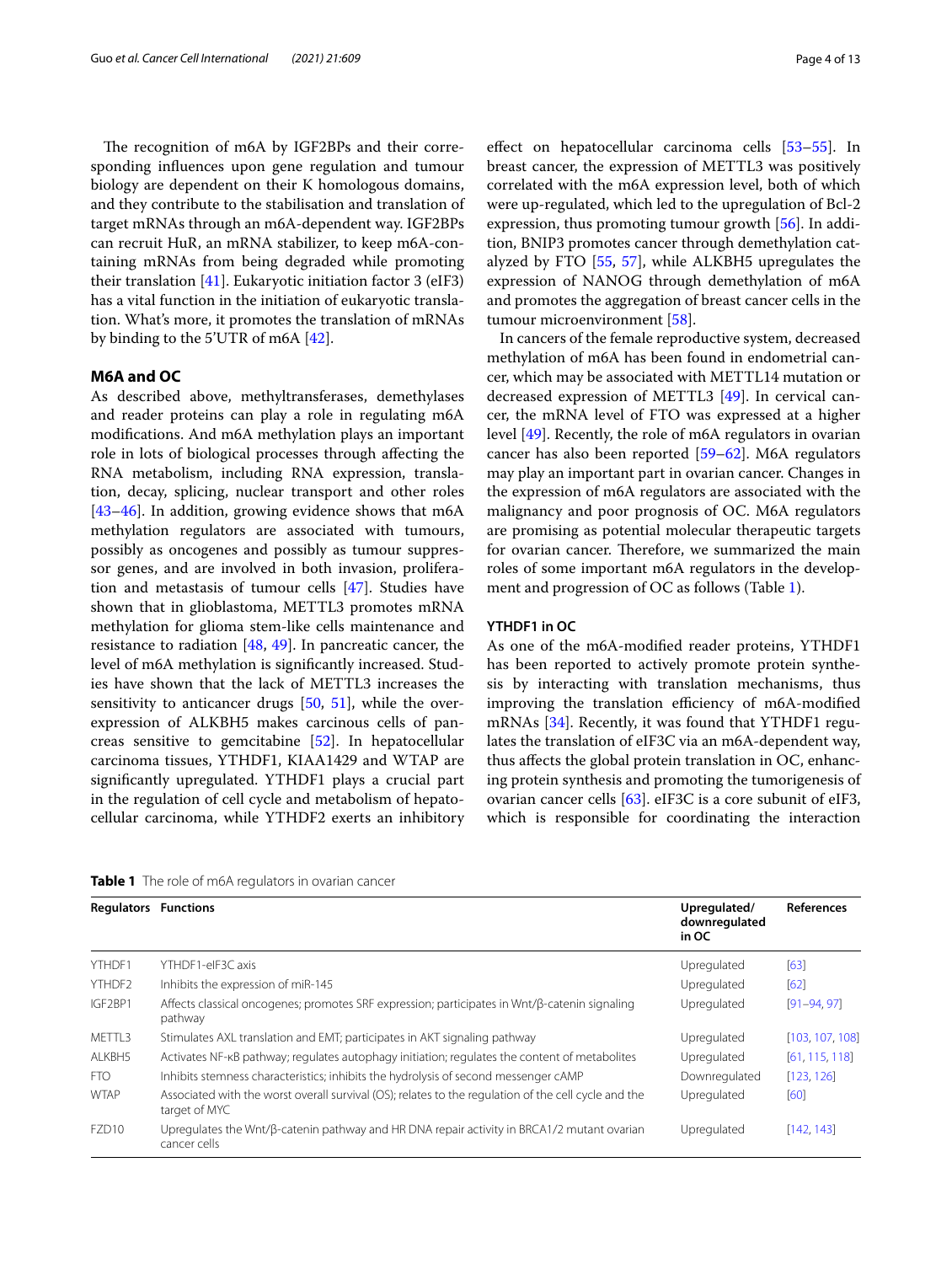between initiator and ribosome for translation, and its translation regulation is involved in the development and progression of many tumours  $[64–67]$  $[64–67]$  $[64–67]$  $[64–67]$ . The change in gene expression at the translation level exert an important infuence on the process of tumorigenesis [[68\]](#page-10-22), and translation control involves a variety of factors associated with the progression of cancer [[69,](#page-10-23) [70](#page-10-24)].

EIF3C as a direct target of YTHDF1 in OC cells, there is a positive correlation between YTHDF1 and eIF3C protein expression in OC tissues, with increased expression of both. Through knockout of the YTHDF1 gene and some specifc cell experiments, it was found that the deletion of YTHDF1 could induce apoptosis and weaken the migration and invasion abilities of OC cells. Similarly, studies have shown that eIF3C is also associated with cell growth, proliferation, and tumour invasion, and knockout eIF3C gene signifcantly inhibits these cellular properties. However, in YTHDF1-defcient OC cells, both migration and invasion are reconstructed after eIF3C overexpression [[63](#page-10-15)]. In addition, the overexpression of YTHDF1 in ovarian cancer patients is associated with poor prognosis, thus poor prognosis for patients with high YTHDF1 expression [\[63](#page-10-15)].

The expression of the YTHDF1 gene is increased in many cancers [\[53](#page-10-8), [71,](#page-10-25) [72](#page-10-26)], suggesting that the YTHDF1 gene may be an important oncogene. Liu et al. found the YTHDF1-eIF3C axis, which is critical to the progression of ovarian cancer and therefore promises to be a target for therapy [\[63](#page-10-15)].

## **YTHDF2 in OC**

YTHDF2 can regulate the level of m6A in hepatocellular carcinoma (HCC), and miR-145 participates in the regulation of m6A mRNA by targeting YTHDF2 mRNA [\[73](#page-10-27)]. Similarly, recent studies on the expression of YTHDF2 in OC and its mechanism have identifed miR-145 directly targets YTHDF2, and the two negative feedback mechanisms regulate the progression of OC through m6A modification  $[62]$  $[62]$  $[62]$ . In addition, miR-145 expression is decreased in various tumour cell lines, including breast cancer, cervical cancer and glioma [[74](#page-10-28)[–76](#page-10-29)].

MicroRNAs(miRNAs) are endogenous non-coding RNAs widely present in eukaryotes and are transcribed from precursors of short hairpins [[77](#page-10-30)]. MiRNAs inhibit gene expression after transcription by pairing with mRNA bases. Approximately half of mRNAs are targets of miRNAs [\[78,](#page-10-31) [79\]](#page-10-32). MiRNAs are post-transcriptional mediators of gene expression and regulation and play a vital part in tumorigenesis and cancer metastasis [\[74](#page-10-28)]. The methylation modification of RNA m6A is correlated with miRNA. First, miRNA targeting sites are enriched in m6A; second, the synthesis of miRNA depends on m6A methylation modifcation [[39](#page-9-34), [40\]](#page-9-35). Many studies have found that microRNAs participate in the progression of OC, in which miR-145 can be involved in the progression of ovarian cancer through regulating diferent pathways [[80–](#page-10-33)[82\]](#page-10-34).

Li et al. showed that the YTHDF2 expression was higher in OC tissues than in normal ovarian tissues. Moreover, YTHDF2 was also associated with clinical stage and pathological grade of ovarian cancer, and the higher expression level of YTHDF2 in metastatic OC. Studies have indicated that YTHDF2 promotes the progression of ovarian cancer. The experiments in the above studies showed that knockdown of YTHDF2 gene resulted in decreased proliferative capacity, increased apoptosis and reduced migration of ovarian cancer cells. However, after YTHDF2 overexpression, the results were opposite, the overall mRNA level of m6A decreased [\[62](#page-10-14)]. Verifed that YTHDF2, as an m6A reader, promoted the proliferation and migration of ovarian cancer cells by reducing the overall mRNA level of m6A in ovarian cancer cells, while inhibiting their apoptosis.

Li et al. concluded that YTHDF2 inhibits the expression of miR-145; that is, YTHDF2 is a miR-145 inhibitory protein that promotes proliferation and migration of OC cells [[62\]](#page-10-14).

## **IGF2BP1(IMP1) in OC**

IGF2BP1 is a highly conserved protein that binds RNA and infuences the fate of its transcriptional target [\[83](#page-10-35)]. Expression of members of the IGF2BP family has been associated with multiple cancers [[84](#page-10-36)[–89](#page-10-37)]. IGF2BP1 may play a role in cancer by afecting classical oncogenes such as MYC and KRAS  $[90]$  $[90]$ . There is evidence that IGF2BP1 expression is increased in ovarian cancer cells cultured in vitro, while MYC expression is maintained [[91\]](#page-10-16). IGF2BP1 is a conserved oncogenic factor in cancer [[92\]](#page-10-39). Furthermore, its association with target mRNAs can be strengthened through m6A modifcation[[41\]](#page-9-37). In ovarian cancer, IGF2BP1 enhances the phenotype of invasive tumour cells by antagonizing the expression of miRNAimpaired genes, and the increased expression of IGF2BP1 and most of the target mRNA regulated by its miRNA is related to poor prognosis and can promote tumour cells proliferation and metastasis [[92\]](#page-10-39).

The conserved target mRNA of IGF2BP1 encodes serum response factor (SRF) [[93\]](#page-10-40), a highly conserved and widely expressed transcription factor that participates in cellular properties such as tumour cell growth and migration in a signal- and cytoskeleton-dependent manner [[94–](#page-10-17)[96\]](#page-10-41). IGF2BP1 can inhibit miRNA-mediated degradation of target mRNA [\[92](#page-10-39)], that is, IGF2BP1 advances the expression of SRF in an m6A-dependent way through inhibiting miRNA-mediated down-regulation of SRF mRNA [[93\]](#page-10-40). IGF2BP1 and SRF exert synergistic efects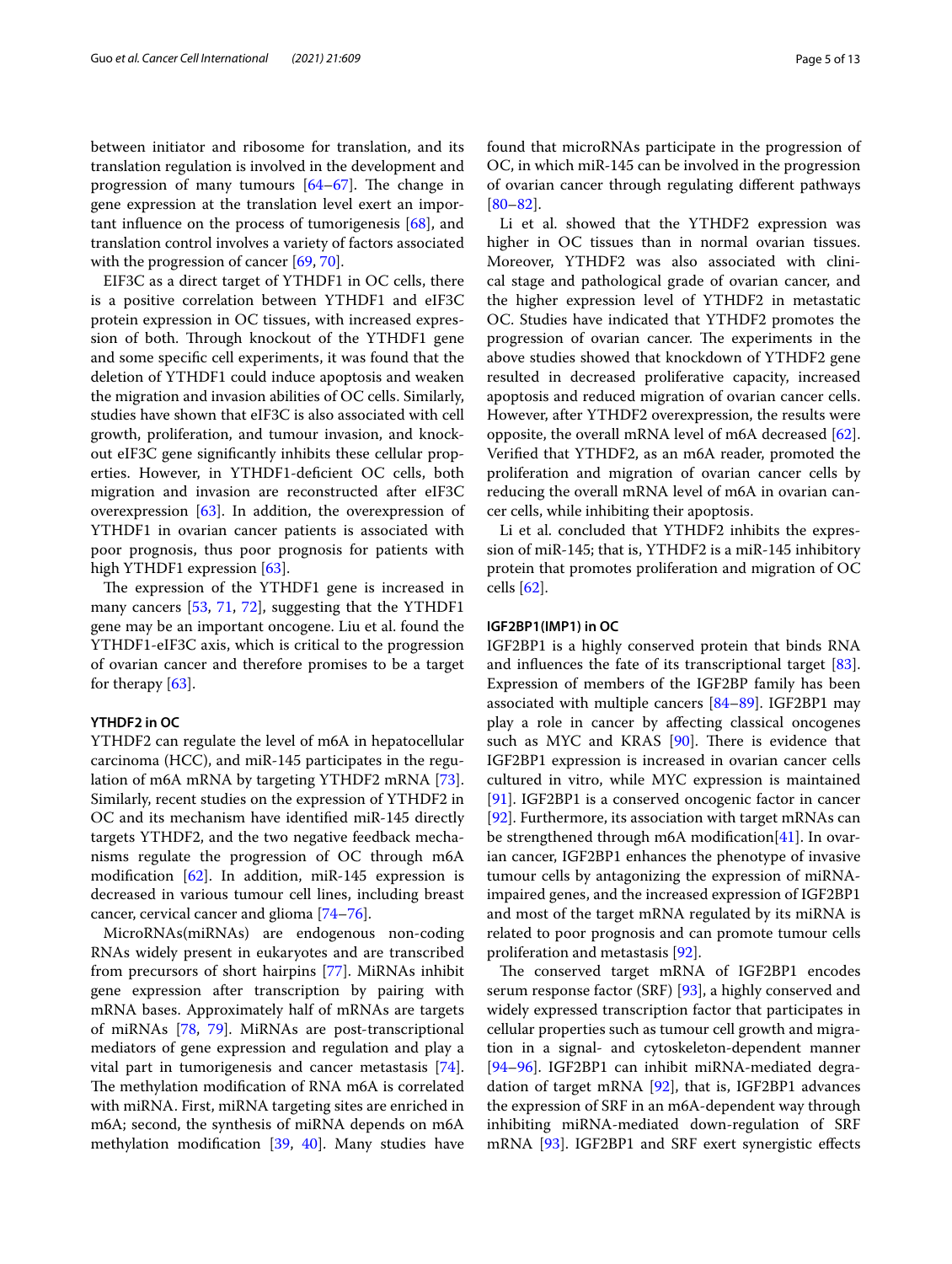in promoting tumour invasiveness. The abundance of SRF mRNA and protein decreased greatly after IGF2BP1 gene knockout in all cell lines. As a result, the deletion of IGF2BP1 in OC cells reduces the expression of SRF. In agreement, there is a signifcant and conservative correlation between IGF2BP1 and SRF expression in ovarian cancer. IGF2BP1 deletion disrupts with SRF/TCF- and SRF/MRTF-dependent transcriptional regulation in tumour cells through decreasing the richness of intracellular SRF [[93](#page-10-40)]. TCFs and MRTFs are cofactors of signal regulation in coordination with SRF to regulate gene expression. Therefore, the enhanced gene expression of SRF/IGF2BP1 is the driving factor of tumorigenesis and promotes tumour growth and metastasis [[92,](#page-10-39) [94](#page-10-17)]. SRF/ IGF2BP1-dependent gene expression holds promise as a new cancer treatment strategy.

Furthermore, other studies have suggested that IGF2BP1 is a direct target of Wnt/β-catenin signalling and plays a crucial part in the progression of tumours [[97\]](#page-11-0). IGF2BP3 (also known as IMP3), also expressed in ovarian cancer cells, is a part of the IGF2BP family, which is associated with the development, progression and prognosis of ovarian cancer [[85,](#page-10-42) [87](#page-10-43)].

## **METTL3 (Methyltransferase‑like 3) in OC**

Abnormal regulation of METTL3 is associated with many aspects of tumor development. METTL3 regulates specifc expression of tumour cells and even induces drug resistance through m6A modification. These effects are coordinated by stem cell self-renewal, miRNA processing, PI3K/AKT pathway and other ways [\[98](#page-11-10)]. Zhou et al. found METTL3 was abnormally expressed in renal carcinoma, and its expression was higher than that of normal tissue [\[99\]](#page-11-11), while Deng et al. showed METTL3 has a tumour suppressive effect in colorectal cancer [[100](#page-11-12)]. That said, whether METTL3 is cancer-inhibiting or cancerpromoting remains controversial.

Epithelial to mesenchymal transition (EMT) allows cells to acquire characteristics that make them susceptible to invasion and metastasis, and EMT is now seen as a pathological process leading to tumour progression [[101](#page-11-13), [102](#page-11-14)]. Huang et al. found that METTL3 in infuencing OC development was achieved by stimulating AXL translation and EMT  $[103]$  $[103]$ . The receptor tyrosine kinase AXL is thought to be carcinogenic in many cancers [[104](#page-11-15)[–106](#page-11-16)]. METTL3 expression is upregulated in OC and is related to low overall survival [[103](#page-11-1)].

As one of the "writers", METTL3 participated in the initiation of the m6A modifcation process. Ma et al. indicated that METTL3 expresses highly is one of the reasons for the abnormally elevated m6A level, which is associated with degree of malignancy and survival time of OC patients  $[107]$  $[107]$ . Their study found that the overall m6A level of OC is appreciably higher than in neighbouring tissues and that METTL3 was strongly expressed in OC compared to METTL14 or WTAP. In OC cell lines, after METTL3 was knocked out, the proliferation, invasion and migration of cells in the METTL3-defcient group were signifcantly reduced, and cell apoptosis was accelerated. At the same time, METTL3 efectively downregulated the overall m6A level, suggesting that METTL3 plays an oncogenic part in ovarian cancer [\[107\]](#page-11-2).

A study by Liang et al. also showed that METTL3 gene knockout could signifcantly inhibit the development and progression of OC cells. METTL3 may play a carcinogenic part in OC cells through the AKT signalling pathway, and downregulation of METTL3 expression leads to reduced activation of the AKT signaling pathway in ovarian cancer cells [\[108\]](#page-11-3). AKT signalling promotes cell proliferation and survival, and it can regulate many biological processes [\[109](#page-11-17)].

Researchers have developed the small molecule STM2457, a bioavailable inhibitor of the m6A writer METTL3, to study the enzyme activity after targeting METTL3 in the context of the therapeutic potential of anti-leukemia strategy. The use of STM2457 can reduce the growth of acute myeloid leukaemia, revealing the inhibitory efect of METTL3 as a potential therapeutic strategy for tumours [[110](#page-11-18)].

## **ALKBH5(Human AlkB homolog H5) in OC**

ALKBH5 is a kind of m6A demethylase. The effect of ALKBH5 in a variety of biological processes has been confrmed recently, including proliferation, invasion and metastasis [\[111–](#page-11-19)[113\]](#page-11-20). Zhang et al. found that ALKBH5 expression is high in glioblastoma stem-like cells (GSCs), which maintain its tumorigenicity by maintaining the expression of FOXM1 and the cell proliferation [\[114](#page-11-21)]. In addition, ALKBH5 is also involved in the biological regulation of many cancers, such as ovarian cancer [[61](#page-10-18), [115](#page-11-4)], colon cancer  $[116]$  $[116]$  $[116]$ , pancreatic cancer  $[52]$  $[52]$ , and gastric cancer [[117\]](#page-11-23). However, its specifc mechanism is not very clear.

Jiang et al.'s study shown that ALKBH5 expression is positively related to the expression level of Toll-like receptor (TLR4). TLR4 is a kind of molecule that plays a part in the tumour microenvironment. High expression of TLR4 activated the NF-κB pathway, upregulated the ALKBH5 expression, and increased the level or expression of m6A and NANOG. NANOG is a target of ALKBH5-mediated m6A modifcation. ALKBH5 may promote the development of ovarian cancer by demethylating NANOG  $[61]$  $[61]$ . These results showed that after the ALKBH5 gene was knocked out, OC cells showed a signifcant decrease in proliferative capacity and an increase in apoptosis. Therefore, ALKBH5 can accelerate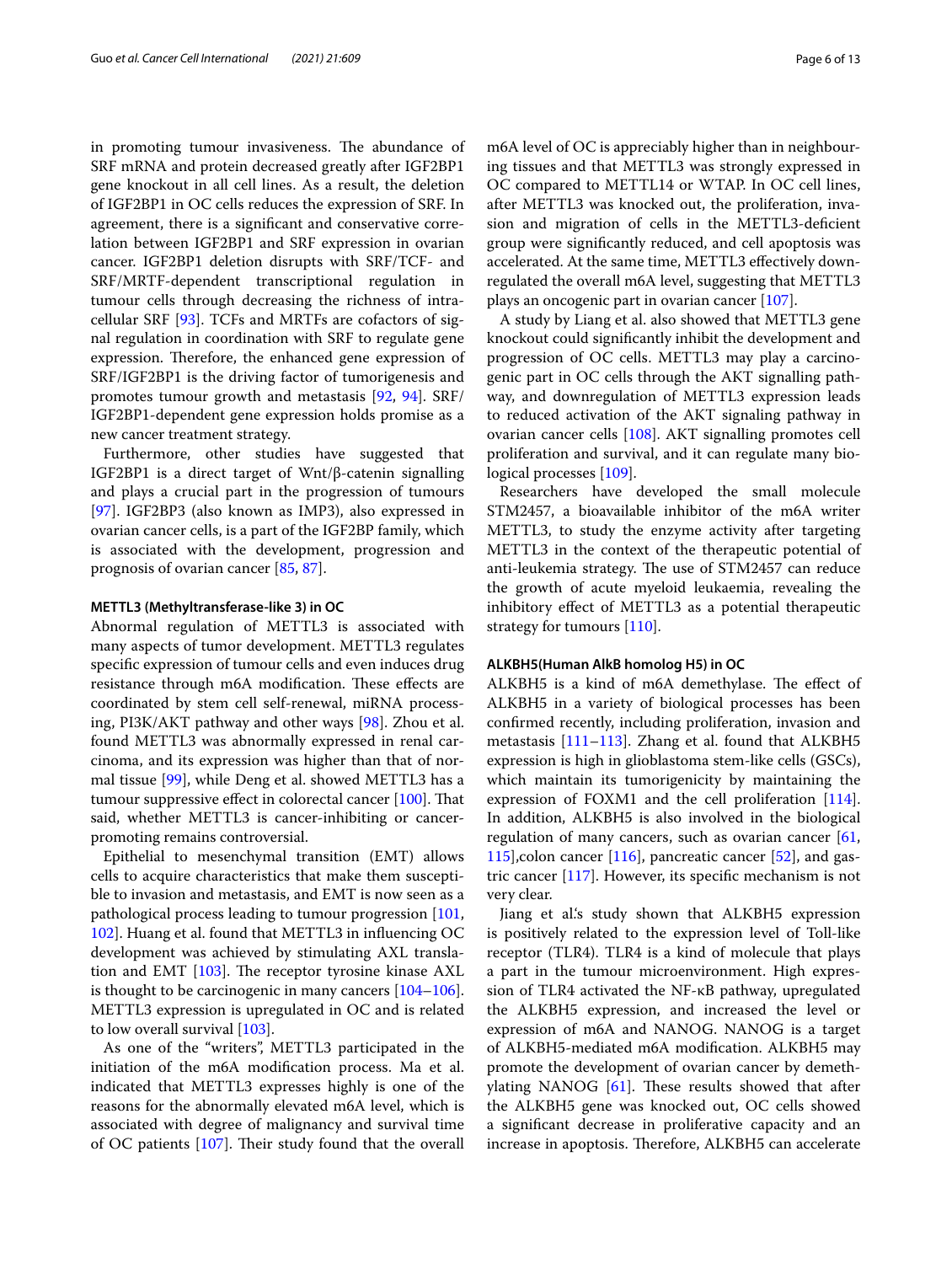the proliferation and invasion and suppress the apoptosis of OC cells. The same results were obtained through in vivo experiments. ALKBH5 signifcantly promoted the occurrence of ovarian cancer in vivo  $[61]$  $[61]$ . Moreover, the analysis of Han et al. found that ALKBH5 had the highest occurrence frequency of copy number variants events [[60\]](#page-10-19).

Zhu et al. found that the expression of ALKBH5 is overexpression in OC, and that the ALKBH5 expression difer between early and advanced cancer tissues, with the latter being signifcantly higher than the former. Their study confirmed that ALKBH5 regulates autophagy initiation in ovarian cancer and that ALKBH5 knockout activates autophagy. ALKBH5 is dependent on HuR to inhibit miR-7 and promote the expression of EGFR, and ALKBH5 regulates cell proliferation, metastasis and autophagy by EGFR-PI3K-AKT-mTOR pathway. In addition, ALKBH5 regulates Bcl-2 expression through modifying Bcl-2 mRNA with m6A, however, Bcl-2 binds to Beclin1 can inhibit autophagy [[115\]](#page-11-4).

Moreover, previous studies demonstrated that ALKBH5 participates in regulating contents of metabolites (such as lactic acid) in the tumour microenvironment, similarly tumour infltration of myeloid-derived suppressor cells (MDSCs)and T-regulatory cells (Tregs) through Mct4/Slc16a3. The absence of ALKBH5 allows for significant efficacy of anti-PD-1 therapy  $[118]$ . Anti-PD-1 therapy blocks negative signals and enhances the response of T cells to tumour antigens, which can make tumours sensitive to cancer immunotherapy. Therefore, ALKBH5 may be a promising therapeutic target to help improve cancer immunotherapy outcomes.

## **FTO (fat mass and obesity‑associated protein) in OC**

FTO, one of the m6A demethylases [[119](#page-11-24)], links to a predisposition to obesity in children and adults [\[27](#page-9-39)]. Previous studies on FTO in cancer suggested that FTO plays a carcinogenic part in glioblastoma and leukemia. In glioblastoma and leukemia, FTO is overexpressed and promotes the occurrence and development of tumours [[120–](#page-11-25)[122](#page-11-26)]. However, FTO is a tumour suppressor in ovarian cancer.

Huang et al. found FTO is a tumour suppressor that inhibits the stemness characteristics of ovarian cancer stem cells (OCSCs) [[123](#page-11-6)]. Normal tissue stem cells constitute a life-long cell reservoir with an active mechanism of self-renewal. CSCs are stem cell-like cancer cells with self-replication ability and multicellular diferentiation, which can rebuild their original tumour grade in vivo and establish stable malignant phenotypes [[124,](#page-11-27) [125\]](#page-11-28).

Experiments have revealed that the expression of FTO was appreciably lower in OC cells and OCSCs than in normal ovarian cancer tissues. FTO can inhibit

the self-renewal of ovarian CSCs and inhibit the occurrence of tumours in vivo, both of which depend on the activity of FTO demethylase. At the same time, the m6A RNA levels were elevated in OCSCs compared with non-OCSCs. In addition, overexpression of FTO led to upregulation of gene sets related to the immune response and RNA transcription pathways and downregulation of DNA repair pathways, stem cell signals and mRNA splicing. FTO overexpression inhibited the proliferation and tumorigenesis of OCSCs, and the deletion of FTO in ovarian cancer cells led to an increase in m6A levels, which induced cancer cells proliferation and colonies formation and promoted a CSC phenotype [[123](#page-11-6)]. Experimentation confrmed that FTO inhibits the hydrolysis of second messenger cAMP mediated by two phosphodiesterase genes, PDE4B and PDE1C, which play key roles in maintaining the stemness phenotype of OC cells through reducing m6A level and the stability of mRNA transcripts, thus inducing an increase in second messenger cAMP levels. The cAMP pathway, as a target of FTO, is related to tumour inhibition. Changes in FTO and m6A expression are related to multiple pathways, including stem cell signalling and RNA transcription [[123](#page-11-6)].

Sun et al. found that FTO expression levels difered between age groups, with the elderly group showing lower levels of FTO expression than the younger group. At the same time, they investigated the relationship between FTO and ovarian function and found that FTO decreased and m6A increased in the group with reduced ovarian reserve function, which was consistent with the trend of decreasing FTO levels in the older group [\[126](#page-11-7)]. Therefore, FTO is not only a tumour suppressor but also a potential indicator of ovarian function.

## **WTAP (Wilms' tumor 1‑associating protein) in OC**

The Wilms's tumor 1 (WT1) shows high levels of expression in leukemia and a variety of solid tumours, and is related to poor disease prognosis [[127\]](#page-11-29). In addition, WTAP is a protein which is paired with WT1 [\[128\]](#page-11-30). In recent years, WTAP has been found to have an important efect in the occurrence or development of many malignancies. For example, WTAP is overexpressed in glioblastoma and regulates glioblastoma cell migration and invasion [\[129\]](#page-11-31). WTAP expression was also higher than normal in acute myeloid leukemia cells, supporting abnormal proliferation of leukemia cells and inducing diferentiation arrest [\[130\]](#page-11-32). Similarly, WTAP also plays an important role in OC.

Han et al. showed that WTAP expression levels were signifcantly increased in OC tissues, and that OC patients had a very high frequency of copy number variants (CNVs) of m6A-regulated genes. The mRNA expression of m6A-related genes was markedly and positively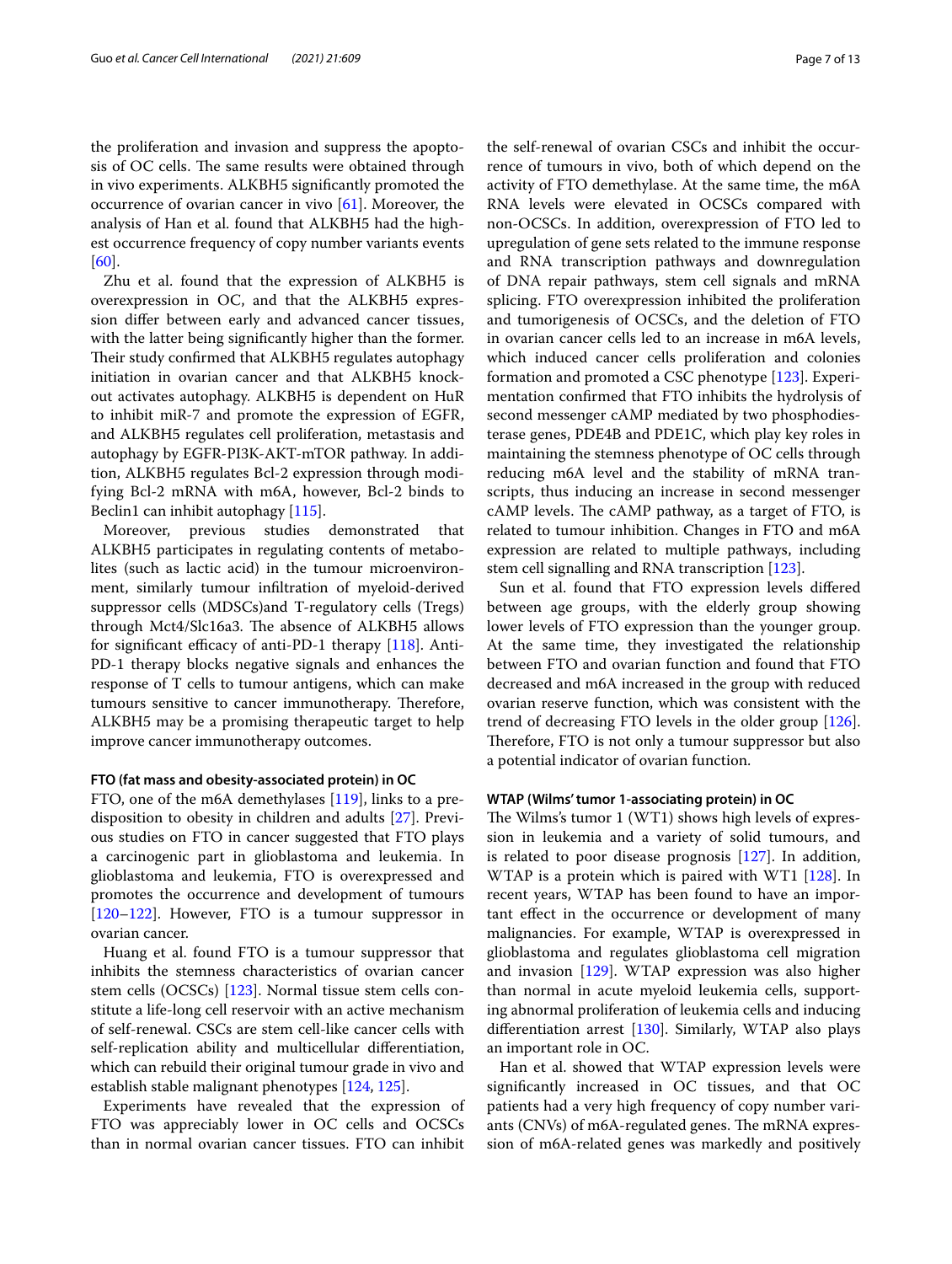related to the CNV expression pattern, among which ALKBH5 ranked frst and WTAP second in the frequency of CNV events. In terms of the prognosis of OC patients, the analysis found that the high expression levels of WTAP were markedly related to the worst overall survival (OS), and the m6A regulators expression levels, including FTO, ALKBH5, and YTH domain family were also associated with the prognosis of OC  $[60]$  $[60]$ . Therefore, WTAP is highly likely to be a potential indicator of the prognosis of OC.

The WTAP highly expression is associated with the regulation of the cell cycle and the target of MYC [\[60](#page-10-19)]. It has been found that WTAP is an integral part of the processing mechanism of RNA and plays an important role in tumour development, such as in cell cycle regulation [[131,](#page-11-33) [132](#page-11-34)]. The pairing gene Wilms' tumor 1 of WTAP is also considered to be an oncogene that induces MYC expression [[133](#page-11-35), [134\]](#page-11-36).

## **FZD10 in OC**

People who carry harmful heterozygous BRCA1 and BRCA2 gene mutations have a signifcantly increased risk of OC [[135](#page-11-37)]. Both BRCA1 and BRCA2 proteins are required for the repair of DNA double-strand breaks by homologous recombination repair (HRR) [\[136,](#page-11-38) [137\]](#page-11-39). A lack of HRR often results in DNA changes, including the loss of genetic material  $[138, 139]$  $[138, 139]$  $[138, 139]$  $[138, 139]$ . These mutations may contribute to the development or progression of cancer. PARP inhibitors (PARPi) are a kind of cancer therapy with synthetic lethality against BRCA1/2 mutant cells [[137,](#page-11-39) [140,](#page-11-42) [141](#page-11-43)].

The results of Fukumoto et al. suggested that m6A level in the 3'UTR of FZD10 mRNA was signifcantly increased in PARPi-resistant cells, while FZD10 was upregulated. The increase in FZD10 modified by m6A correlates with the increase in FZD10 mRNA in drug-resistant cells. In PARPi-resistant cells, FZD10 is associated with increased Wnt/β-catenin target genes expression. What's more, FZD10 is a typical receptor for Wnt/β-catenin signaling [[142\]](#page-11-8). Inhibition of FZD10 can inhibit Wnt/β-catenin signal transduction and make PARPi-resistant cells sensitive to PARPI. Homologous recombination (HR) activity was appreciably elevated in PARPi-resistant cells, and FZD10 knockdown reduced Wnt/β-catenin target genes expression in PARPi-resistant cells and signifcantly reduced HR activity. The Wnt pathway regulated by FZD10 contributes to the increase in HR activity [[143](#page-11-9)]. It was demonstrated that the m6A-modifed FZD10 mRNA promoted PARPi resistance in BRCA1/2 mutant OC cells through upregulation of the Wnt/β-catenin pathway and HR DNA repair activity. Wnt signaling inhibitor synergistically inhibited PARPi-resistant cells with olaparib. In other words, m6A modifcation can be a novel mechanism of PARPi resistance, and inhibition of the Wnt/β-catenin pathway will be the key to overcoming PARPi resistance.

The expression of m6A demethylases FTO and ALKBH5 was also found to be downregulated in PARPiresistant cells, that the knockout of ALKBH5 or FTO increased the expression of FZD10, and that the combined knockout of ALKBH5 and FTO further increased the expression of FZD10. Therefore, downregulation of FTO and ALKBH5 is involved in the upregulation of FZD10 mRNA [\[143\]](#page-11-9).

## **Other m6A methylation regulators in OC: VIRMA, ZC3H13, RBM15, HNRNPC and so on**

A previous study demonstrated that expression of m6A regulators are diferential in OC and normal tissue, among which IGF2BP1, ZC3H13 and VIRMA are the most valuable in predicting prognosis in OC. All these three regulators are related to tumour pathways and Wnt signalling pathways [\[144](#page-11-44)].

Among the interactions between regulators and proteins, ZC3H13 has the strongest interaction with other proteins, and mainly interacts with the RNA polymerase II (POLR2) family, cyclin-dependent kinases (CDKs) family and mediator complex family. In addition, the IGF2BP1 and ZC3H13 expression showed an increase with age. Beyond that, in ovarian cancer, VIRMA expression was higher in OC staged as grade 3 than grade 2, which was statistically significant  $[144]$  $[144]$ . As elucidated by Wang et al., the YTHDF1 and RBM15 expression levels in the related dataset were also signifcantly correlated with pathological stages. Down-regulation of YTHDC1 expression and up-regulation of RBM15 expression are related to OC cells metastasis. HNRNPC is a predictor of paclitaxel resistance [[145\]](#page-11-45).

The ovarian cancer microenvironment sometimes determines the fate of OC cells and is also associated with the treatment and prognosis of OC  $[146]$  $[146]$ . The interaction between m6A regulators expression and the tumour microenvironment may afect the development and progression of OC. In terms of immune cell infltration, IGF2BP1 and YTHDF1 expression were negatively related to B cells, dendritic cells, CD8+ T cells, and neutrophils infltration. Likewise, ZC3H13. In addition, ZC3H13 expression was negatively related to CD4+ T cells and macrophages infltration. And RBM15B expression was negatively related to the infltration by dendritic cells, neutrophils, CD8+ T cells, and macrophages [[145](#page-11-45)].

## **Conclusions and perspectives**

Cancer is a threat to public health, and both developed and developing countries are very concerned about the high mortality rate of this disease. The treatment of cancer is still a challenge for researchers. Microtubules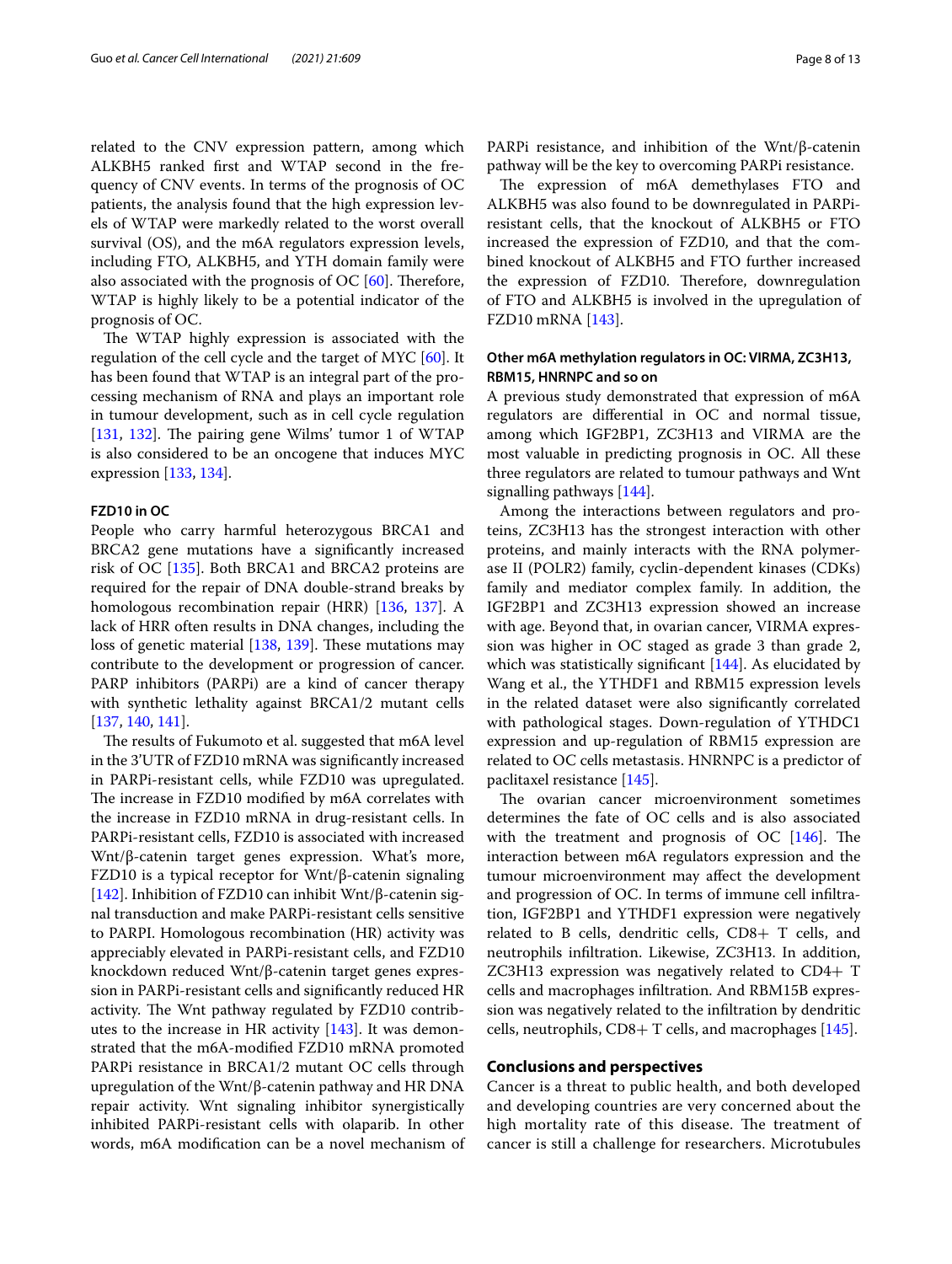are considered ideal targets for the development of anticancer drugs [[147,](#page-11-47) [148](#page-11-48)]. Benzylidene indoles have been designed and synthesized, and their anticancer activity is achieved through microtubule destabilization [[149,](#page-11-49) [150](#page-11-50)]. 2-Methoxyestradiol (2ME2) association with microtubules has also been the focus of clinical trials focused on ovarian cancer [[151\]](#page-12-0). In addition, many researchers are studying other anticancer drugs [[152](#page-12-1)[–154](#page-12-2)]. Recently, research in the feld of epigenetics has become the topic of intense discussion [[155\]](#page-12-3), especially in tumour treatment. Expression of epigenetic regulators, namely, m6A regulators, is associated with the progression and prognosis of many tumours [[156](#page-12-4), [157\]](#page-12-5). Currently, accumulating studies have focused on m6A regulators expression in tumours. In this review, we also found that many m6A regulators are abnormally expressed in  $OC$  (Table [1](#page-3-0)). In clinical applications, m6A methylation can be a promising target for cancer diagnosis or treatment as well as a prognostic of cancer. Therefore, m6A regulators may become a new biomarker for OC diagnosis and prognosis evaluation. The upregulation or downregulation of specific m6A methylation regulators is related to the occurrence of diferent tumours. For example, FTO mutation is associated with a high incidence of endometrial cancer, breast cancer, gastric cancer and so on [[158–](#page-12-6)[160\]](#page-12-7). In addition, the same m6A methylation regulator may not play the same role in diferent tumours [[161](#page-12-8), [162](#page-12-9)]. M6A methyltransferases, demethylases, and RNA-binding proteins are collectively known as m6A regulators. The study found that the m6A regulator was linked to the malignant degree and prognosis of ovarian cancer. OC is a common but deadly gynecological malignancy, and most patients are already in the advanced stage at diagnosis, with poor prognosis and high mortality [[163](#page-12-10)]. OC mortality has fallen by more than 30% since the mid-1970 s due to reduced incidence and improved treatment in recent decades, but because there are no specifc early symptoms and no efective early detection strategies, survival rates beyond fve years after diagnosis are less than 50%  $[1]$  $[1]$ . The study of m6A modifications and their regulatory expression in OC will allow us to better understand the association between m6A and OC and to develop a strategy for the treatment of OC by targeting m6A, its upstream regulators, or its downstream targets. Further research can also be conducted on signaling pathways[[164,](#page-12-11) [165](#page-12-12)]. In this review, we discuss the abnormally expressed m6A regulators in OC, and describe their expression alterations, roles and prognostic value in OC. The expression of several specifc m6A regulators is associated with tumourrelated pathways, tumour metastasis and chemotherapy resistance  $[145]$  $[145]$ . This review hopes to provide new biomarkers for the occurrence, development or prognosis of OC and provide a new molecular therapeutic approach for the treatment of OC.

Targeting epigenetic mechanisms has become a promising new therapeutic strategy. Targeting the m6A RNA modifcation pathways has been shown to block the occurrence and progression of disease  $[110, 100]$  $[110, 100]$ [166\]](#page-12-13). Many RNA-modifying enzymes have been demonstrated to have a certain function in the occurrence or maintenance of diferent types of cancer, mainly depending on their catalytic activity  $[167]$  $[167]$ . The development of inhibitors of RNA-modifying enzymes will open an important and novel avenue for the treatment of tumours or other diseases. In addition, m6A is also associated with chromatin, and this interaction suggests a promising therapeutic approach. M6A has been shown to promote or disrupt the development or maintenance of tumour phenotypes [\[167\]](#page-12-14).

In the future, m6A regulators could be used as diagnostic or prognostic targets for OC. However, the study of m6A in OC is still in its early beginnings. At present, in spite of the signifcant progress made in the feld of m6A biology, many unknowns and challenges remain. The upstream regulators and downstream targets of some m6A regulators, as well as their carcinogenic or tumour suppressive mechanisms, remain unclear and need to be further studied. Further work is required to illuminate the underlying mechanisms of OC with respect to the causal association between mRNA m6A methylation and the development of OC. The upstream regulators of m6A regulators, or their downstream targets, will provide novel strategies for the treatment of OC, and there is still a long way to go before m6Abased cancer therapy can be applied clinically. In general, research progress in the feld of m6A is helpful for the diagnosis, treatment and prognosis of OC.

#### **Abbreviations**

m6A: N6-methyladenosine; OC: Ovarian cancer; ncRNAs: Non-coding RNAs; METTL3: Methyltransferase-like 3; METTL14: Methyltransferase-like 14; WTAP: Wilm's tumor 1-associated protein; RBM15/15B: RNA binding motif protein 15/15B; VIRMA: Vir-like m6A methyltransferase-associated protein (also known as KIAA1429); ZC3H13: Zinc fnger CCCH domain-containing protein 13; FTO: Fat mass and obesity-associated protein; ALKBH5: Alk B homolog 5; YTH: YT521-B homology; HNRNP: Heterogeneous nuclear ribonucleoprotein; IGF2BP1/2/3: Insulin-like growth factor 2 mRNA binding proteins 1/2/3; eIF3: Eukaryotic initiation factor 3; HCC: Hepatocellular carcinoma:miRNAs:microRNAs; SRF: Serum response factor; EMT: Epithelial to mesenchymal transition; GSCs: Glioblastoma stem-like cells; Tregs: T-regulatory cells; MDSCs: Myeloid-derived suppressor cells; OCSCs: Ovarian cancer stem cells; CSCs: Cancer stem cells; CNV: Copy number variant; OS: Overall survival; HRR: Homologous recombination repair.

#### **Acknowledgements**

Not applicable.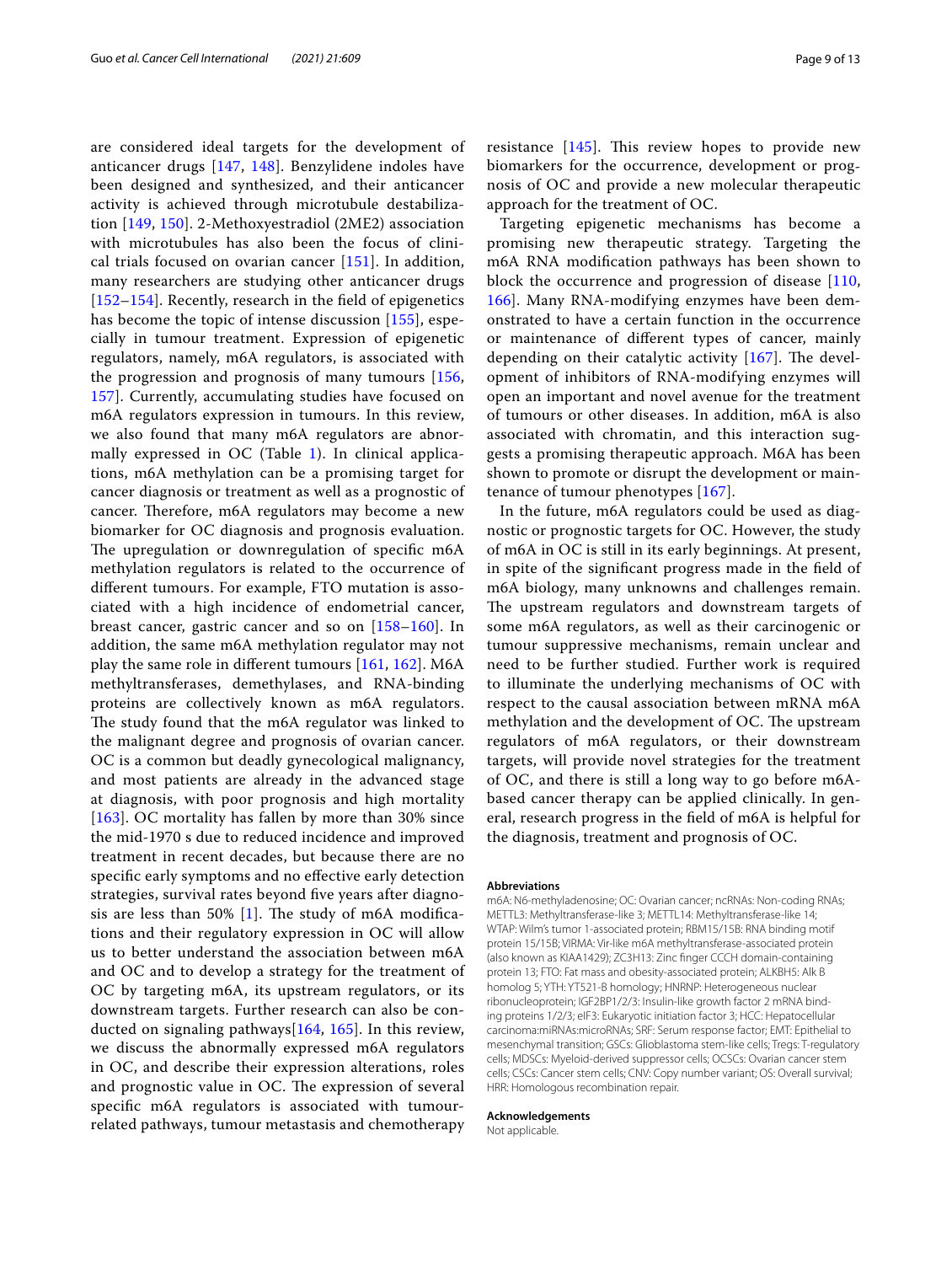#### **Authors' contributions**

JT and JZ designed the study. JG drafted the manuscript. HZ and JF revised the manuscript. All authors have read and approved the fnal manuscript.

#### **Funding**

This work was supported by grants from China National Health Commission (grant number WKJ-ZJ-2010) and Medical Scientifc Research Foundation of Zhejiang Province (grant number 2019KY495).

#### **Availability of data and materials**

All data generated or analyzed during this study are included in this published article [and its supplementary information fles].

## **Declarations**

**Ethics approval and consent to participate** Not applicable.

#### **Consent for publication**

Not applicable.

### **Competing interest**

The authors declare that they have no competing interests.

### **Author details**

<sup>1</sup> Department of the Fourth School of Clinical Medicine, Zhejiang Chinese Medical University, 310053 Hangzhou, Zhejiang Province, People's Republic of China. <sup>2</sup> Department of Obstetrics and Gynecology, Hangzhou Women's Hospital (Hangzhou Maternity and Child Health Care Hospital), 310008 Hangzhou, Zhejiang Province, People's Republic of China. <sup>3</sup> Department of Obstetrics and Gynecology, Afliated Hangzhou Hospital, Nanjing Medical University, 310008 Hangzhou, Zhejiang Province, People's Republic of China.

## Received: 3 September 2021 Accepted: 5 November 2021

#### <span id="page-9-0"></span>**References**

- 1. Torre LA, et al. Ovarian cancer statistics, 2018. CA Cancer J Clin, 2018; 68(4): 284–296.
- <span id="page-9-1"></span>2. Yang Q, et al. Epigenetics in ovarian cancer: premise, properties, and perspectives. Mol Cancer. 2018;17(1):1–21.
- Maldonado L, et al. Integrated transcriptomic and epigenomic analysis of ovarian cancer reveals epigenetically silenced GULP1. Cancer Lett 2018; 433: 242–251.
- <span id="page-9-2"></span>4. Natanzon Y, Goode EL, Cunningham JM. Epigenetics in ovarian cancer. Semin Cancer Biol 2018; 51: 160–169.
- <span id="page-9-3"></span>5. Sibbritt T, Patel HR, Preiss T. Mapping and signifcance of the mRNA methylome. Wiley Interdiscip Rev RNA 2013; 4(4): 397–422.
- <span id="page-9-4"></span>6. Fu Y, et al. Gene expression regulation mediated through reversible m<sup>6</sup> RNA methylation. Nat Rev Genet 2014; 15(5): 293-306.
- <span id="page-9-5"></span>7. Liu N, et al. N6-methyladenosine alters RNA structure to regulate binding of a low-complexity protein. Nucleic Acids Res 2017; 45(10): 6051–6063.
- <span id="page-9-36"></span>8. Liu N, et al. N(6)-methyladenosine-dependent RNA structural switches regulate RNA-protein interactions. Nature 2015; 518(7540): 560–4.
- <span id="page-9-6"></span>9. Li Y, et al. Molecular characterization and clinical relevance of m6A regulators across 33 cancer types. Mol Cancer. 2019;18(1):1–6.
- <span id="page-9-7"></span>10. Siegel RL, Miller KD, Jemal A. Cancer statistics, 2018. CA Cancer J Clin. 2018;68(1):7–30.
- <span id="page-9-8"></span>11. Kurman RJ, Ie MShih. The dualistic model of ovarian carcinogenesis: revisited, revised, and expanded. Am J Pathol. 2016;186(4):733–47.
- <span id="page-9-9"></span>12. Goff BA, et al. Frequency of symptoms of ovarian cancer in women presenting to primary care clinics. Jama 2004; 291(22): 2705–12.
- <span id="page-9-10"></span>13. Berchuck A, Havrilesky LJ, Kauff ND. Is there a role for ovarian cancer screening in high-risk women? J Clin Oncol. 2017;35(13):1384–6.
- 14. Buys SS, et al. Effect of screening on ovarian cancer mortality: the Prostate, Lung, Colorectal and Ovarian (PLCO) cancer screening randomized controlled trial. Jama. 2011;305(22):2295–303.
- <span id="page-9-11"></span>15. Rosenthal AN, et al. Evidence of stage shift in women diagnosed with ovarian cancer during phase II of the United Kingdom Familial Ovarian Cancer Screening Study. J Clin Oncol. 2017;35(13):1411–20.
- <span id="page-9-12"></span>16. Wang Y, et al. N6-methyladenosine modifcation destabilizes developmental regulators in embryonic stem cells. Nat Cell Biol 2014; 16(2): 191–8.
- <span id="page-9-13"></span>17. Liu J, et al. A METTL3-METTL14 complex mediates mammalian nuclear RNA N6-adenosine methylation. Nat Chem Biol 2014; 10(2): 93–5.
- <span id="page-9-14"></span>18. Wang X, et al. Structural basis of N(6)-adenosine methylation by the METTL3-METTL14 complex. Nature 2016; 534(7608): 575–8.
- <span id="page-9-15"></span>19. Wang P, Doxtader KA, Nam Y. Structural basis for cooperative function of Mettl3 and Mettl14 methyltransferases. Mol Cell. 2016;63(2):306–17.
- <span id="page-9-16"></span>20. Ping XL, et al. Mammalian WTAP is a regulatory subunit of the RNA N6-methyladenosine methyltransferase. Cell Res 2014; 24(2): 177–89.
- <span id="page-9-17"></span>21. Patil DP, et al. m(6)A RNA methylation promotes XIST-mediated transcriptional repression. Nature 2016; 537(7620): 369–373.
- <span id="page-9-18"></span>22. Wen J, et al. Zc3h13 regulates nuclear RNA m(6)A methylation and mouse embryonic stem cell self-renewal. Mol Cell. 2018;69(6):1028- 1038.e6.
- <span id="page-9-19"></span>23. Schwartz S, et al. Perturbation of m6A writers reveals two distinct classes of mRNA methylation at internal and 5' sites. Cell Rep 2014; 8(1): 284–96.
- <span id="page-9-20"></span>24. Zheng G, et al. ALKBH5 is a mammalian RNA demethylase that impacts RNA metabolism and mouse fertility. Mol Cell 2013; 49(1): 18–29.
- <span id="page-9-21"></span>25. Jia G, et al. N6-methyladenosine in nuclear RNA is a major substrate of the obesity-associated FTO. Nat Chem Biol 2011; 7(12): 885–7.
- <span id="page-9-22"></span>26. Dina C, et al. Variation in FTO contributes to childhood obesity and severe adult obesity. Nat Genet 2007; 39(6): 724–6.
- <span id="page-9-39"></span>27. Frayling TM, et al. A common variant in the FTO gene is associated with body mass index and predisposes to childhood and adult obesity. Science 2007; 316(5826): 889–94.
- <span id="page-9-23"></span>28. Scuteri A, et al. Genome-wide association scan shows genetic variants in the FTO gene are associated with obesity-related traits. PLoS Genet 2007; 3(7): e115.
- <span id="page-9-24"></span>29. Zheng G, et al. Sprouts of RNA epigenetics: the discovery of mammalian RNA demethylases. RNA Biol 2013; 10(6): 915–8.
- <span id="page-9-25"></span>30. Meyer KD, Jafrey SR. Rethinking m(6)A readers, writers, and erasers. Annu Rev Cell Dev Biol. 2017;33:319–42.
- <span id="page-9-26"></span>31. Xiao W, et al. Nuclear m(6)A reader YTHDC1 regulates mRNA splicing. Mol Cell. 2016;61(4):507–19.
- <span id="page-9-27"></span>32. Hsu PJ, et al. Ythdc2 is an N(6)-methyladenosine binding protein that regulates mammalian spermatogenesis. Cell Res 2017; 27(9): 1115–1127.
- <span id="page-9-28"></span>33. Wojtas MN, et al. Regulation of m(6)A transcripts by the 3'→5' RNA helicase YTHDC2 is essential for a successful meiotic program in the mammalian germline. Mol Cell. 2017;68(2):374-387.e12.
- <span id="page-9-29"></span>Wang X, et al. N(6)-methyladenosine modulates messenger RNA translation efficiency. Cell. 2015:161(6):1388-99.
- <span id="page-9-30"></span>35. Du H, et al. YTHDF2 destabilizes m(6)A-containing RNA through direct recruitment of the CCR4-NOT deadenylase complex. Nat Commun 2016; 7: 12626.
- <span id="page-9-31"></span>36. Zhu T, et al. Crystal structure of the YTH domain of YTHDF2 reveals mechanism for recognition of N6-methyladenosine. Cell Res 2014; 24(12): 1493–6.
- <span id="page-9-32"></span>37. Li A, et al. Cytoplasmic m(6)A reader YTHDF3 promotes mRNA translation. Cell Res 2017; 27(3): 444–447.
- <span id="page-9-33"></span>38. Shi H, et al. YTHDF3 facilitates translation and decay of N(6)-methyladenosine-modifed RNA. Cell Res 2017; 27(3): 315–328.
- <span id="page-9-34"></span>39. Alarcón CR, et al. HNRNPA2B1 is a mediator of m(6)A-dependent nuclear RNA processing events. Cell. 2015;162(6):1299–308.
- <span id="page-9-35"></span>40. Alarcón CR, et al. N6-methyladenosine marks primary microRNAs for processing. Nature 2015; 519(7544): 482–5.
- <span id="page-9-37"></span>41. Huang H, et al. Recognition of RNA N(6)-methyladenosine by IGF2BP proteins enhances mRNA stability and translation. Nat Cell Biol 2018; 20(3): 285–295.
- <span id="page-9-38"></span>42. Meyer KD, et al. 5' UTR m(6)A promotes cap-independent translation. Cell. 2015;163(4):999–1010.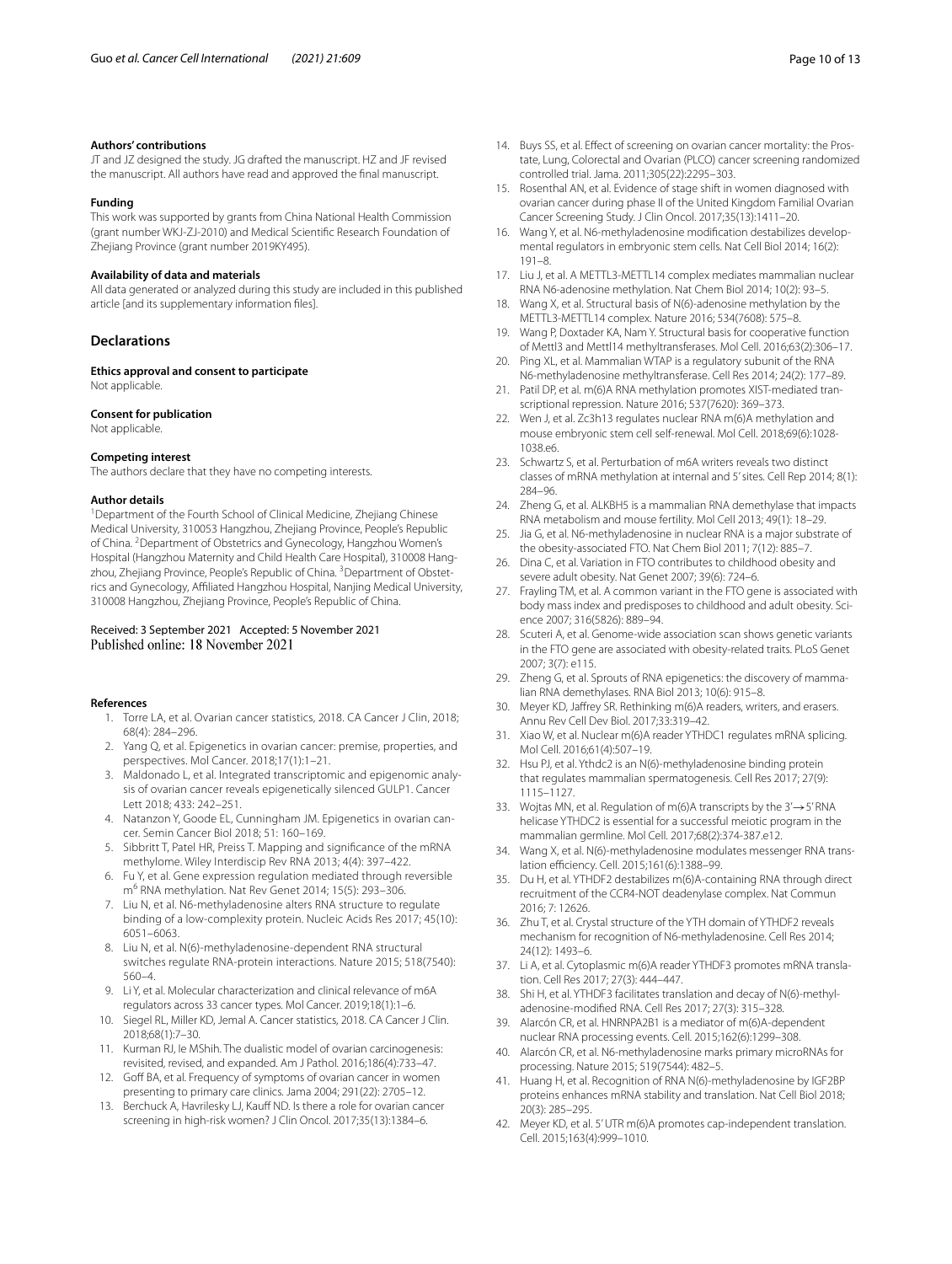- <span id="page-10-0"></span>43. Roundtree IA, et al. Dynamic RNA modifcations in gene expression regulation. Cell. 2017;169(7):1187–200.
- 44. Zhao BS, Roundtree IA, He C. Post-transcriptional gene regulation by mRNA modifcations. Nat Rev Mol Cell Biol 2017; 18(1): 31–42.
- 45. Adhikari S, et al. m(6)A: signaling for mRNA splicing. RNA Biol. 2016;13(9):756–9.
- <span id="page-10-1"></span>46. Nachtergaele S, He C. The emerging biology of RNA post-transcriptional modifcations. RNA Biol 2017; 14(2): 156–163.
- <span id="page-10-2"></span>47. Lan Q, et al. The critical role of RNA m(6)A methylation in cancer. Cancer Res. 2019;79(7):1285–92.
- <span id="page-10-3"></span>48. Visvanathan A, et al. Essential role of METTL3-mediated m(6)A modifcation in glioma stem-like cells maintenance and radioresistance. Oncogene 2018; 37(4): 522–533.
- <span id="page-10-4"></span>49. Wang T, et al. The potential role of RNA N6-methyladenosine in cancer progression. Mol Cancer. 2020;19(1):88.
- <span id="page-10-5"></span>50. Konno M, et al. Distinct methylation levels of mature microRNAs in gastrointestinal cancers. Nat Commun 2019; 10(1): 3888.
- <span id="page-10-6"></span>51. Wang Q, et al. Emerging role of RNA methyltransferase METTL3 in gastrointestinal cancer. J Hematol Oncol 2020; 13(1): 57.
- <span id="page-10-7"></span>52. Tang B, et al. m(6)A demethylase ALKBH5 inhibits pancreatic cancer tumorigenesis by decreasing WIF-1 RNA methylation and mediating Wnt signaling. Mol Cancer 2020; 19(1): 3.
- <span id="page-10-8"></span>53. Zhao X, et al. Overexpression of YTHDF1 is associated with poor prognosis in patients with hepatocellular carcinoma. Cancer Biomark 2018; 21(4): 859–868.
- 54. Lan T, et al. KIAA1429 contributes to liver cancer progression through N6-methyladenosine-dependent post-transcriptional modifcation of GATA3. Mol Cancer 2019; 18(1): 186.
- <span id="page-10-9"></span>55. Garbo S, Zwergel C, Battistelli C. m6A RNA methylation and beyond - The epigenetic machinery and potential treatment options. Drug Discov Today 2021.
- <span id="page-10-10"></span>56. Wang H, Xu B, Shi J. N6-methyladenosine METTL3 promotes the breast cancer progression via targeting Bcl-2. Gene 2020; 722: 144076.
- <span id="page-10-11"></span>57. Niu Y, et al. RNA N6-methyladenosine demethylase FTO promotes breast tumor progression through inhibiting BNIP3. Mol Cancer 2019; 18(1): 46.
- <span id="page-10-12"></span>58. Wang J, et al. The biological function of m6A demethylase ALKBH5 and its role in human disease. Cancer Cell Int 2020; 20: 347.
- <span id="page-10-13"></span>59. Woo HH, Chambers SK. Human ALKBH3-induced m(1)A demethylation increases the CSF-1 mRNA stability in breast and ovarian cancer cells. Biochim Biophys Acta Gene Regul Mech 2019; 1862(1): 35–46.
- <span id="page-10-19"></span>60. Han X, et al. Gene signatures and prognostic values of m6A RNA methylation regulators in ovarian cancer. Cancer Control. 2020;27(1):1073274820960460.
- <span id="page-10-18"></span>61. Jiang Y, et al. RNA demethylase ALKBH5 promotes ovarian carcinogenesis in a simulated tumour microenvironment through stimulating NF-κB pathway. J Cell Mol Med 2020; 24(11): 6137–6148.
- <span id="page-10-14"></span>62. Li J, et al. YTHDF2, a protein repressed by miR-145, regulates proliferation, apoptosis, and migration in ovarian cancer cells. J Ovarian Res 2020; 13(1): 111.
- <span id="page-10-15"></span>63. Liu T, et al. The m6A reader YTHDF1 promotes ovarian cancer progression via augmenting EIF3C translation. Nucleic Acids Res 2020; 48(7): 3816–3831.
- <span id="page-10-20"></span>64. Emmanuel R, et al. eIF3c: a potential therapeutic target for cancer. Cancer Lett 2013; 336(1): 158–66.
- 65. Lee HY, et al. EIF3C-enhanced exosome secretion promotes angiogenesis and tumorigenesis of human hepatocellular carcinoma. Oncotarget 2018; 9(17): 13193–13205.
- 66. Li T, et al. Transcriptomic analyses of RNA-binding proteins reveal eIF3c promotes cell proliferation in hepatocellular carcinoma. Cancer Sci 2017; 108(5): 877–885.
- <span id="page-10-21"></span>67. Hu C, et al. Overexpressed circ\_0067934 acts as an oncogene to facilitate cervical cancer progression via the miR-545/EIF3C axis. J Cell Physiol 2019; 234(6): 9225–9232.
- <span id="page-10-22"></span>68. Truitt ML, Ruggero D. New frontiers in translational control of the cancer genome. Nat Rev Cancer 2016; 16(5): 288–304.
- <span id="page-10-23"></span>69. Hershey JW. The role of eIF3 and its individual subunits in cancer. Biochim Biophys Acta, 2015; 1849(7): 792–800.
- <span id="page-10-24"></span>70. Spilka R, et al. Eukaryotic translation initiation factors in cancer development and progression. Cancer Lett 2013; 340(1): 9–21.
- <span id="page-10-25"></span>71. Shi Y, et al. YTHDF1 links hypoxia adaptation and non-small cell lung cancer progression. Nat Commun 2019; 10(1): 4892.
- <span id="page-10-26"></span>72. Nishizawa Y, et al. Oncogene c-Myc promotes epitranscriptome m(6)A reader YTHDF1 expression in colorectal cancer. Oncotarget 2018; 9(7): 7476–7486.
- <span id="page-10-27"></span>73. Yang Z, et al. MicroRNA-145 modulates N6-methyladenosine levels by targeting the 3′-untranslated mRNA region of the N6-methyladenosine binding YTH domain family 2 protein. J Biol Chem. 2017;292(9):3614–23.
- <span id="page-10-28"></span>74. Zeinali T, et al. Regulatory mechanisms of miR-145 expression and the importance of its function in cancer metastasis. Biomed Pharmacother 2019; 109: 195–207.
- 75. Xu WX, et al. MiR-145: a potential biomarker of cancer migration and invasion. Am J Transl Res 2019; 11(11): 6739–6753.
- <span id="page-10-29"></span>76. Xu L, et al. The prognostic value and regulatory mechanisms of micro-RNA-145 in various tumors: a systematic review and meta-analysis of 50 studies. Cancer Epidemiol Biomarkers Prev. 2019;28(5):867–81.
- <span id="page-10-30"></span>77. Lagos-Quintana M, et al. Identifcation of novel genes coding for small expressed RNAs. Science 2001; 294(5543): 853–8.
- <span id="page-10-31"></span>78. Gurtan AM, Sharp PA. The role of miRNAs in regulating gene expression networks. J Mol Biol 2013; 425(19): 3582–600.
- <span id="page-10-32"></span>79. Jinek M, Doudna JA. A three-dimensional view of the molecular machinery of RNA interference. Nature 2009; 457(7228): 405–12.
- <span id="page-10-33"></span>80. Zhang S, et al. Double-negative feedback interaction between DNA methyltransferase 3A and microRNA-145 in the Warburg efect of ovarian cancer cells. Cancer Sci 2018; 109(9): 2734–2745.
- 81. Li J. et al. miR-145 inhibits glutamine metabolism through c-myc/GLS1 pathways in ovarian cancer cells. Cell Biol Int 2019; 43(8): 921–930.
- <span id="page-10-34"></span>82. Li J, et al. miR-145 promotes miR-133b expression through c-myc and DNMT3A-mediated methylation in ovarian cancer cells. J Cell Physiol 2020; 235(5): 4291–4301.
- <span id="page-10-35"></span>83. Bell JL, et al. Insulin-like growth factor 2 mRNA-binding proteins (IGF2BPs): post-transcriptional drivers of cancer progression? Cell Mol Life Sci 2013; 70(15): 2657–75.
- <span id="page-10-36"></span>84. Zheng W, et al. The oncofetal protein IMP3: a novel biomarker for endometrial serous carcinoma. Am J Surg Pathol 2008; 32(2): 304–15.
- <span id="page-10-42"></span>Noske A, et al. IMP3 expression in human ovarian cancer is associated with improved survival. Int J Gynecol Pathol 2009; 28(3): 203–10.
- 86. Zhang L, et al. IMP2 expression distinguishes endometrioid from serous endometrial adenocarcinomas. Am J Surg Pathol 2011; 35(6): 868–72.
- <span id="page-10-43"></span>87. Köbel M, et al. IGF2BP3 (IMP3) expression is a marker of unfavorable prognosis in ovarian carcinoma of clear cell subtype. Mod Pathol 2009; 22(3): 469–75.
- 88. Schaeffer DF, et al. Insulin-like growth factor 2 mRNA binding protein 3 (IGF2BP3) overexpression in pancreatic ductal adenocarcinoma correlates with poor survival. BMC Cancer 2010; 10: 59.
- <span id="page-10-37"></span>89. Wachter DL, et al. Insulin-like growth factor II mRNA-binding protein 3 (IMP3) expression in hepatocellular carcinoma. A clinicopathological analysis with emphasis on diagnostic value. Histopathology 2012; 60(2): 278–86.
- <span id="page-10-38"></span>90. Mongroo PS, et al. IMP-1 displays cross-talk with K-Ras and modulates colon cancer cell survival through the novel proapoptotic protein CYFIP2. Cancer Res 2011; 71(6): 2172–82.
- <span id="page-10-16"></span>91. Köbel M, et al. Expression of the RNA-binding protein IMP1 correlates with poor prognosis in ovarian carcinoma. Oncogene 2007; 26(54): 7584–9.
- <span id="page-10-39"></span>92. Muller S, et al. IGF2BP1 enhances an aggressive tumor cell phenotype by impairing miRNA-directed downregulation of oncogenic factors. Nucleic Acids Res 2018; 46(12): 6285–6303.
- <span id="page-10-40"></span>93. Müller S, et al. IGF2BP1 promotes SRF-dependent transcription in cancer in a m6A- and miRNA-dependent manner. Nucleic Acids Res 2019; 47(1): 375–390.
- <span id="page-10-17"></span>94. Medjkane S, et al. Myocardin-related transcription factors and SRF are required for cytoskeletal dynamics and experimental metastasis. Nat Cell Biol 2009; 11(3): 257–68.
- 95. Ro S. Multi-phenotypic role of serum response factor in the gastrointestinal system. J Neurogastroenterol Motil. 2016;22(2):193–200.
- <span id="page-10-41"></span>96. Miano JM, Long X, Fujiwara K. Serum response factor: master regulator of the actin cytoskeleton and contractile apparatus. Am J Physiol Cell Physiol 2007; 292(1): C70-81.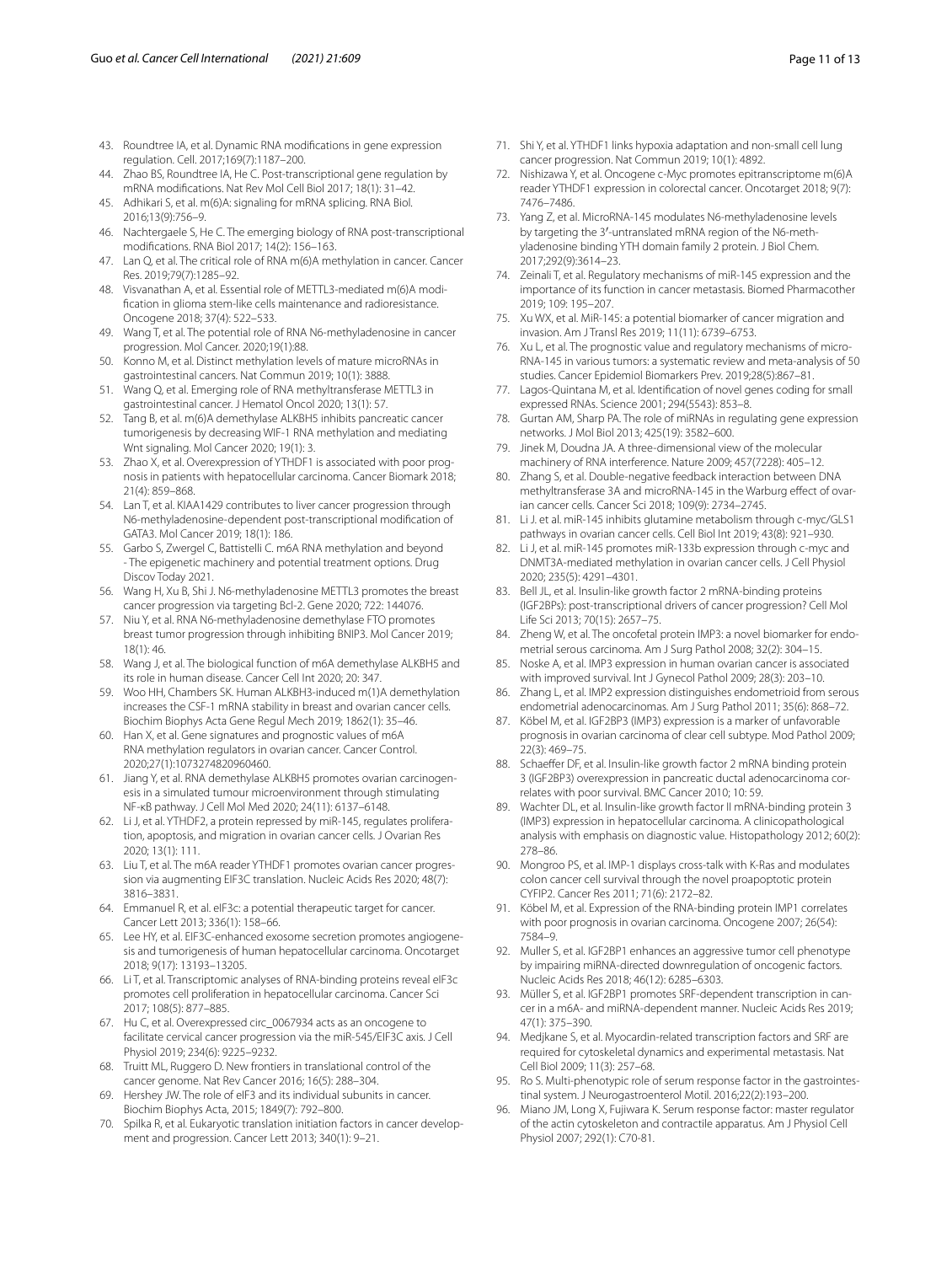- <span id="page-11-0"></span>97. Noubissi FK, et al. Cross-Talk between Wnt and Hh signaling pathways in the pathology of basal cell carcinoma. Int J Environ Res Public Health. 2018;15(7):1442.
- <span id="page-11-10"></span>98. Zheng W, et al. Multiple functions and mechanisms underlying the role of METTL3 in human cancers. Front Oncol. 2019;9:1403.
- <span id="page-11-11"></span>99. Zhou J, et al. Gene signatures and prognostic values of m6A regulators in clear cell renal cell carcinoma - a retrospective study using TCGA database. Aging (Albany NY) 2019; 11(6): 1633–1647.
- <span id="page-11-12"></span>100. Deng R, et al. m(6)A methyltransferase METTL3 suppresses colorectal cancer proliferation and migration through p38/ERK pathways. Onco Targets Ther 2019; 12: 4391–4402.
- <span id="page-11-13"></span>101. Takai M, et al. The EMT (epithelial-mesenchymal-transition)-related protein expression indicates the metastatic status and prognosis in patients with ovarian cancer. J Ovarian Res 2014; 7: 76.
- <span id="page-11-14"></span>102. Mitra R, et al. Decoding critical long non-coding RNA in ovarian cancer epithelial-to-mesenchymal transition. Nat Commun 2017; 8(1): 1604.
- <span id="page-11-1"></span>103. Hua W, et al. METTL3 promotes ovarian carcinoma growth and invasion through the regulation of AXL translation and epithelial to mesenchymal transition. Gynecol Oncol 2018; 151(2): 356–365.
- <span id="page-11-15"></span>104. Antony J, Huang RY. AXL-driven EMT state as a targetable conduit in cancer. Cancer Res. 2017;77(14):3725–32.
- 105. Rankin EB, et al. AXL is an essential factor and therapeutic target for metastatic ovarian cancer. Cancer Res 2010; 70(19): 570–9.
- <span id="page-11-16"></span>106. Schoumacher M, Burbridge M. Key roles of AXL and MER receptor tyrosine kinases in resistance to multiple anticancer therapies. Curr Oncol Rep. 2017;19(3):19.
- <span id="page-11-2"></span>107. Ma Z, et al. METTL3 regulates m6A in endometrioid epithelial ovarian cancer independently of METTl14 and WTAP. Cell Biol Int 2020; 44(12): 2524–2531.
- <span id="page-11-3"></span>108. Liang S, et al. METTL3 serves an oncogenic role in human ovarian cancer cells partially via the AKT signaling pathway. Oncol Lett 2020; 19(4): 3197–3204.
- <span id="page-11-17"></span>109. Martini M, et al. PI3K/AKT signaling pathway and cancer: an updated review. Ann Med 2014; 46(6): 372–83.
- <span id="page-11-18"></span>110. Yankova E, et al. Small-molecule inhibition of METTL3 as a strategy against myeloid leukaemia. Nature 2021; 593(7860): 597–601.
- <span id="page-11-19"></span>111. Chao Y, Shang J, Ji W. ALKBH5-m(6)A-FOXM1 signaling axis promotes proliferation and invasion of lung adenocarcinoma cells under intermittent hypoxia. Biochem Biophys Res Commun 2020; 521(2): 499–506.
- 112. Li XC, et al. The m6A demethylase ALKBH5 controls trophoblast invasion at the maternal-fetal interface by regulating the stability of CYR61 mRNA. Theranostics 2019; 9(13): 3853–3865.
- <span id="page-11-20"></span>113. Jin D, et al. m(6)A demethylase ALKBH5 inhibits tumor growth and metastasis by reducing YTHDFs-mediated YAP expression and inhibiting miR-107/LATS2-mediated YAP activity in NSCLC. Mol Cancer 2020; 19(1): 40.
- <span id="page-11-21"></span>114. Zhang S, et al. m(6)A demethylase ALKBH5 maintains tumorigenicity of glioblastoma stem-like cells by sustaining FOXM1 expression and cell proliferation program. Cancer Cell. 2017;31(4):591-606.e6.
- <span id="page-11-4"></span>115. Zhu H, et al. ALKBH5 inhibited autophagy of epithelial ovarian cancer through miR-7 and BCL-2. J Exp Clin Cancer Res. 2019;38(1):1–15.
- <span id="page-11-22"></span>116. Yang P, et al. ALKBH5 holds prognostic values and inhibits the metastasis of colon cancer. Pathol Oncol Res. 2020;26(3):1615–23.
- <span id="page-11-23"></span>117. Zhang J, et al. ALKBH5 promotes invasion and metastasis of gastric cancer by decreasing methylation of the lncRNA NEAT1. J Physiol Biochem 2019; 75(3): 379–389.
- <span id="page-11-5"></span>118. Li N, et al. ALKBH5 regulates anti-PD-1 therapy response by modulating lactate and suppressive immune cell accumulation in tumor microenvironment. Proc Natl Acad Sci U S A 2020; 117(33): 20159–20170.
- <span id="page-11-24"></span>119. Gerken T, et al. The obesity-associated FTO gene encodes a 2-oxoglutarate-dependent nucleic acid demethylase. Science 2007; 318(5855): 1469–72.
- <span id="page-11-25"></span>120. Cui Q, et al. m(6)A RNA methylation regulates the self-renewal and tumorigenesis of glioblastoma stem cells. Cell Rep. 2017;18(11):2622–34.
- 121. Li Z, et al. FTO plays an oncogenic role in acute myeloid leukemia as a N(6)-methyladenosine RNA demethylase. Cancer Cell. 2017;31(1):127–41.
- <span id="page-11-26"></span>122. Su R, et al. R-2HG exhibits anti-tumor activity by targeting FTO/m(6)A/ MYC/CEBPA signaling. Cell. 2018;172(1–2):90-105.e23.
- <span id="page-11-6"></span>123. Huang H, et al. FTO-dependent N (6)-methyladenosine modifcations inhibit ovarian cancer stem cell self-renewal by blocking cAMP signaling. Cancer Res. 2020;80(16):3200–14.
- <span id="page-11-27"></span>124. Nguyen LV, et al. Cancer stem cells: an evolving concept. Nat Rev Cancer 2012; 12(2): 133–43.
- <span id="page-11-28"></span>125. Zhang S, et al. Identifcation and characterization of ovarian cancerinitiating cells from primary human tumors. Cancer Res 2008; 68(11): 4311–20.
- <span id="page-11-7"></span>126. Sun X et al. Decreased expression of m(6)A demethylase FTO in ovarian aging. Arch Gynecol Obstet 2020.
- <span id="page-11-29"></span>127. Sugiyama H. WT1 (Wilms' tumor gene 1): biology and cancer immunotherapy. Jpn J Clin Oncol 2010; 40(5): 377–87.
- <span id="page-11-30"></span>128. Little NA, Hastie ND, Davies RC. Identifcation of WTAP, a novel Wilms' tumour 1-associating protein. Hum Mol Genet 2000; 9(15): 2231–9.
- <span id="page-11-31"></span>129. Jin DI, et al. Expression and roles of Wilms' tumor 1-associating protein in glioblastoma. Cancer Sci 2012; 103(12): 2102–9.
- <span id="page-11-32"></span>130. Bansal H, et al. WTAP is a novel oncogenic protein in acute myeloid leukemia. Leukemia 2014; 28(5): 1171–4.
- <span id="page-11-33"></span>131. Tang J, et al. Wilms' tumor 1-associating protein promotes renal cell carcinoma proliferation by regulating CDK2 mRNA stability. J Exp Clin Cancer Res 2018; 37(1): 40.
- <span id="page-11-34"></span>132. Horiuchi K, et al. Identifcation of Wilms' tumor 1-associating protein complex and its role in alternative splicing and the cell cycle. J Biol Chem 2013; 288(46): 33292–302.
- <span id="page-11-35"></span>133. Rather MI, et al. Transcriptional repression of tumor suppressor CDC73, encoding an RNA polymerase II interactor, by Wilms tumor 1 protein (WT1) promotes cell proliferation: implication for cancer therapeutics. J Biol Chem 2014; 289(2): 968–76.
- <span id="page-11-36"></span>134. Ariyaratana S, Loeb DM. The role of the Wilms tumour gene (WT1) in normal and malignant haematopoiesis. Expert Rev Mol Med 2007; 9(14): 1–17.
- <span id="page-11-37"></span>135. Miki Y, et al. A strong candidate for the breast and ovarian cancer susceptibility gene BRCA1. Science 1994; 266(5182): 66–71.
- <span id="page-11-38"></span>136. Moynahan ME, Jasin M. Mitotic homologous recombination maintains genomic stability and suppresses tumorigenesis. Nat Rev Mol Cell Biol 2010; 11(3): 196–207.
- <span id="page-11-39"></span>137. Lord CJ, Ashworth A. PARP inhibitors: synthetic lethality in the clinic. Science. 2017;355(6330):1152–8.
- <span id="page-11-40"></span>138. Tutt A, et al. Mutation in Brca2 stimulates error-prone homologydirected repair of DNA double-strand breaks occurring between repeated sequences. Embo J. 2001;20(17):4704–16.
- <span id="page-11-41"></span>139. Moynahan ME, Cui TY, Jasin M. Homology-directed dna repair, mitomycin-c resistance, and chromosome stability is restored with correction of a Brca1 mutation. Cancer Res 2001; 61(12): 4842–50.
- <span id="page-11-42"></span>140. Farmer H, et al. Targeting the DNA repair defect in BRCA mutant cells as a therapeutic strategy. Nature 2005; 434(7035): 917–21.
- <span id="page-11-43"></span>141. Bryant HE, et al. Specifc killing of BRCA2-defcient tumours with inhibitors of poly(ADP-ribose) polymerase. Nature 2005; 434(7035): 913–7.
- <span id="page-11-8"></span>142. MacDonald BT, He X. Frizzled and LRP5/6 receptors for Wnt/β-catenin signaling. Cold Spring Harb Perspect Biol. 2012;4(12):a007880. 143. Fukumoto T, et al. N(6)-methylation of adenosine of FZD10 mRNA con-
- <span id="page-11-9"></span>tributes to PARP inhibitor resistance. Cancer Res. 2019;79(11):2812–20.
- <span id="page-11-44"></span>144. Fan L, et al. A newly defned risk signature, consisting of three m(6)A RNA methylation regulators, predicts the prognosis of ovarian cancer. Aging (Albany NY) 2020; 12(18): 18453–18475.
- <span id="page-11-45"></span>145. Wang Q, et al. Clinicopathological and immunological characterization of RNA m(6) A methylation regulators in ovarian cancer. Mol Genet Genomic Med 2021; 9(1): e1547.
- <span id="page-11-46"></span>146. Yin M, et al. Tumor-associated nacrophages (TAMs): a critical activator in ovarian cancer metastasis. Onco Targets Ther. 2019;12:8687–99.
- <span id="page-11-47"></span>147. Srivastava A, et al. Fluorinated benzylidene indanone exhibits antiproliferative activity through modulation of microtubule dynamics and antiangiogenic activity. Eur J Pharm Sci 2020; 154: 105513.
- <span id="page-11-48"></span>148. Sathish Kumar B, et al. Synthesis of neolignans as microtubule stabilisers. Bioorg Med Chem. 2014; 22(4): 1342–54.
- <span id="page-11-49"></span>149. Singh A, et al. Anticancer activity of gallic acid template-based benzylidene indanone derivative as microtubule destabilizer. Chem Biol Drug Des 2016; 88(5): 625–634.
- <span id="page-11-50"></span>150. Singh A, et al. Anticancer activity and toxicity profles of 2-benzylidene indanone lead molecule. Eur J Pharm Sci 2015; 76: 57–67.